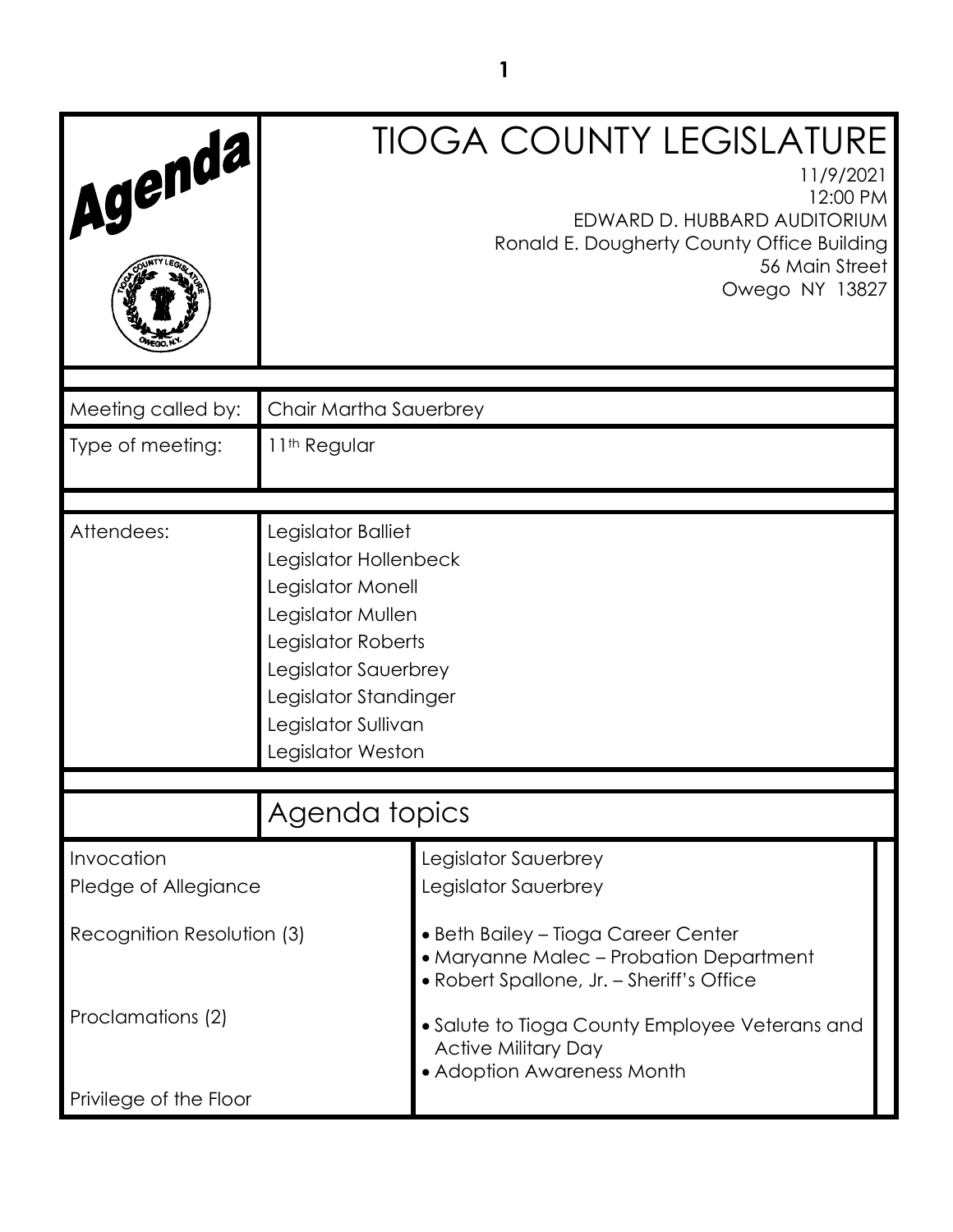| Approval of Minutes                            | October 12, 2021                                                                                                                                                                                                                                                                                                                                                                                                                                                                           |  |  |
|------------------------------------------------|--------------------------------------------------------------------------------------------------------------------------------------------------------------------------------------------------------------------------------------------------------------------------------------------------------------------------------------------------------------------------------------------------------------------------------------------------------------------------------------------|--|--|
| <b>Petitions, Communications &amp; Notices</b> |                                                                                                                                                                                                                                                                                                                                                                                                                                                                                            |  |  |
| Appointments/Reappointments                    |                                                                                                                                                                                                                                                                                                                                                                                                                                                                                            |  |  |
|                                                | <b>Reports Standing Committees</b>                                                                                                                                                                                                                                                                                                                                                                                                                                                         |  |  |
| <b>RESOLUTIONS:</b>                            | 1. Appoint New Youth Board Members Terms - Youth Bureau<br>2. Resolution Appointing New Member to Community Services<br><b>Board</b><br>3. Reappoint At-Large Member to the STERPDB Regional Board<br>4. Reappoint Christina Brown to the Tioga County Property<br>Development Corporation Board<br>5. Reappoint Michael Baratta to the Tioga County Property<br>Development Corporation Board<br>6. Reappoint Patrick Ayres to the Tioga County Property<br>Development Corporation Board |  |  |
|                                                | 7. Adopt State Equalization Reports<br>8. Mortgage Tax Distribution<br>9. Authorize Contract between Twin Tier Pathology Associates, PC<br>and Tioga County                                                                                                                                                                                                                                                                                                                                |  |  |
|                                                | 10. Authorize Purchase of Employer's Liability Insurance for Workers'<br><b>Compensation Program</b><br>11. Authorize the Sale of County Owned Property Located in the                                                                                                                                                                                                                                                                                                                     |  |  |
|                                                | Town of Tioga to Michelle L. Stebbins<br>12. Amend 2021 Budget & Authorize Appropriation of Funds from<br><b>FMAS Reserve</b>                                                                                                                                                                                                                                                                                                                                                              |  |  |
|                                                | 13. Award 2021 Criminal Justice Discovery Reform Grant<br>Amend 2021Budget - District Attorney                                                                                                                                                                                                                                                                                                                                                                                             |  |  |
|                                                | 14. Award 2021 Emergency Management Planning Grant<br>(EMPG21)- Emergency Services                                                                                                                                                                                                                                                                                                                                                                                                         |  |  |
|                                                | 15. Authorize the Transfer of Funds for ITCS<br>16. Transfer of Funds 2021 Budget Modification County Liability<br>Insurance Fund                                                                                                                                                                                                                                                                                                                                                          |  |  |
|                                                | Transfer of Funds Workers' Compensation<br>$1/\epsilon$<br>Transfer of Funds Budget Modification - Mental Hygiene<br>18.                                                                                                                                                                                                                                                                                                                                                                   |  |  |
|                                                | Appropriation of Funds and Amend 2021 Budget - Social<br>19.<br>Services                                                                                                                                                                                                                                                                                                                                                                                                                   |  |  |
|                                                | 20. Appropriation of Funds and Amend 2021 Budget - Social<br>Services                                                                                                                                                                                                                                                                                                                                                                                                                      |  |  |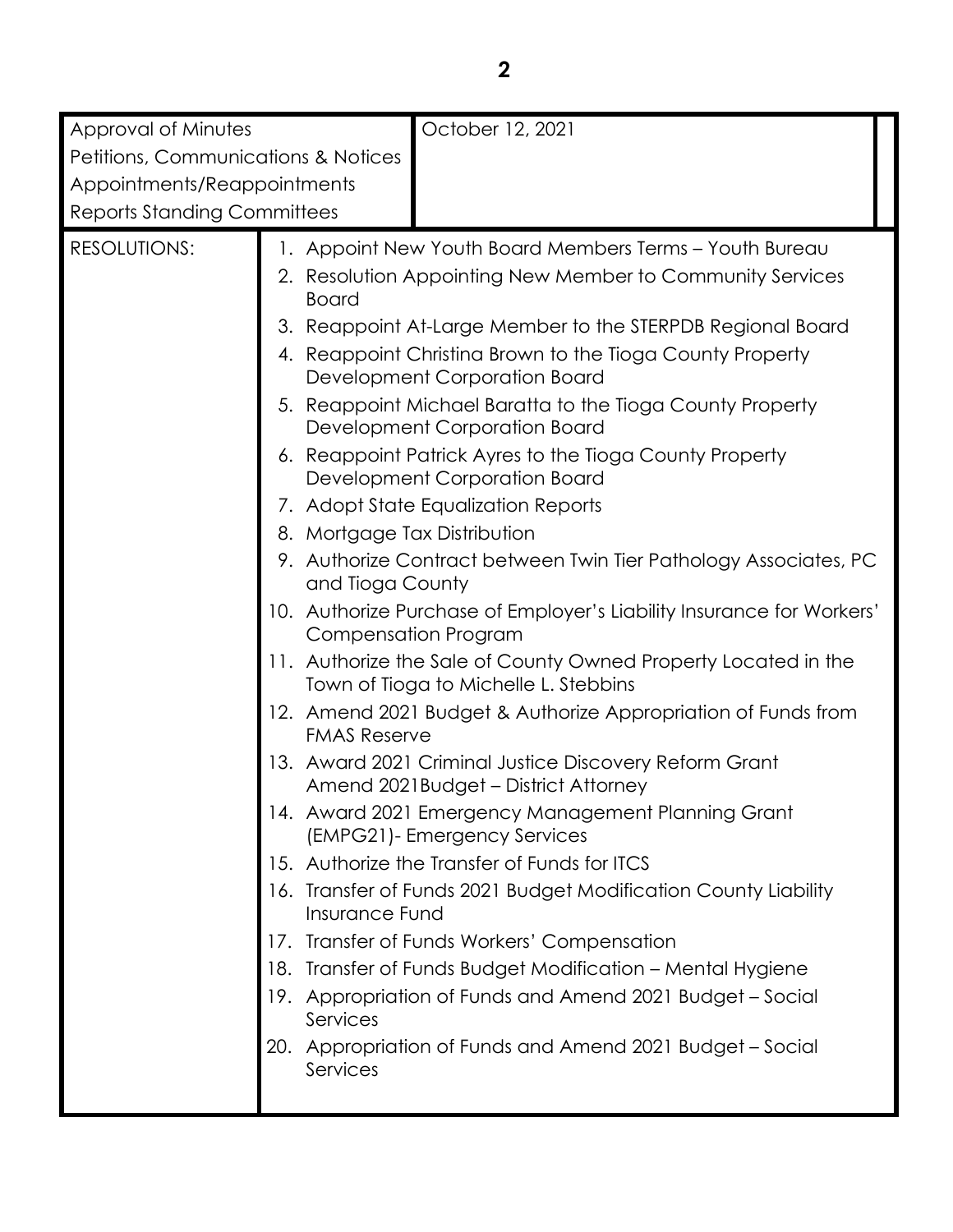| Appropriation of Funds and Amend 2021 Budget – Social<br>21.<br>Services                                                                                 |
|----------------------------------------------------------------------------------------------------------------------------------------------------------|
| Appropriation of Funds 2021-2022 NYS STOP DWI High Visibility<br>22.<br>Engagement Grant - STOP DWI                                                      |
| Amend Capital Budget and Transfer Funds for Fire Truck – Public<br>23.<br>Works                                                                          |
| Ratify Collective Bargaining Agreement (CSEA)<br>24.                                                                                                     |
| 25. Abolish and Create Positions - Sheriff's Office                                                                                                      |
| 26. Authorize Creation of Positions: One (1) Skills Instructor (PT) and<br>One (1) Victim Helper (PT) - Emergency Services                               |
| 27. Authorize Salary Reallocation Within CSEA Salary Schedule for<br>Titles Within Department of Motor Vehicles - County Clerk's<br>Office               |
| Authorization to Create Full-Time Education Workforce<br>28.<br>Coordinator Position - Economic Development & Planning                                   |
| Authorize Appointment of Accountant – Treasurer's Office<br>29.                                                                                          |
| Amend Employee Handbook: Add New Policy to New Section<br>30.<br>XI. Remote Work Arrangements, Subsection A. Entitled Tioga<br>County Remote Work Policy |
|                                                                                                                                                          |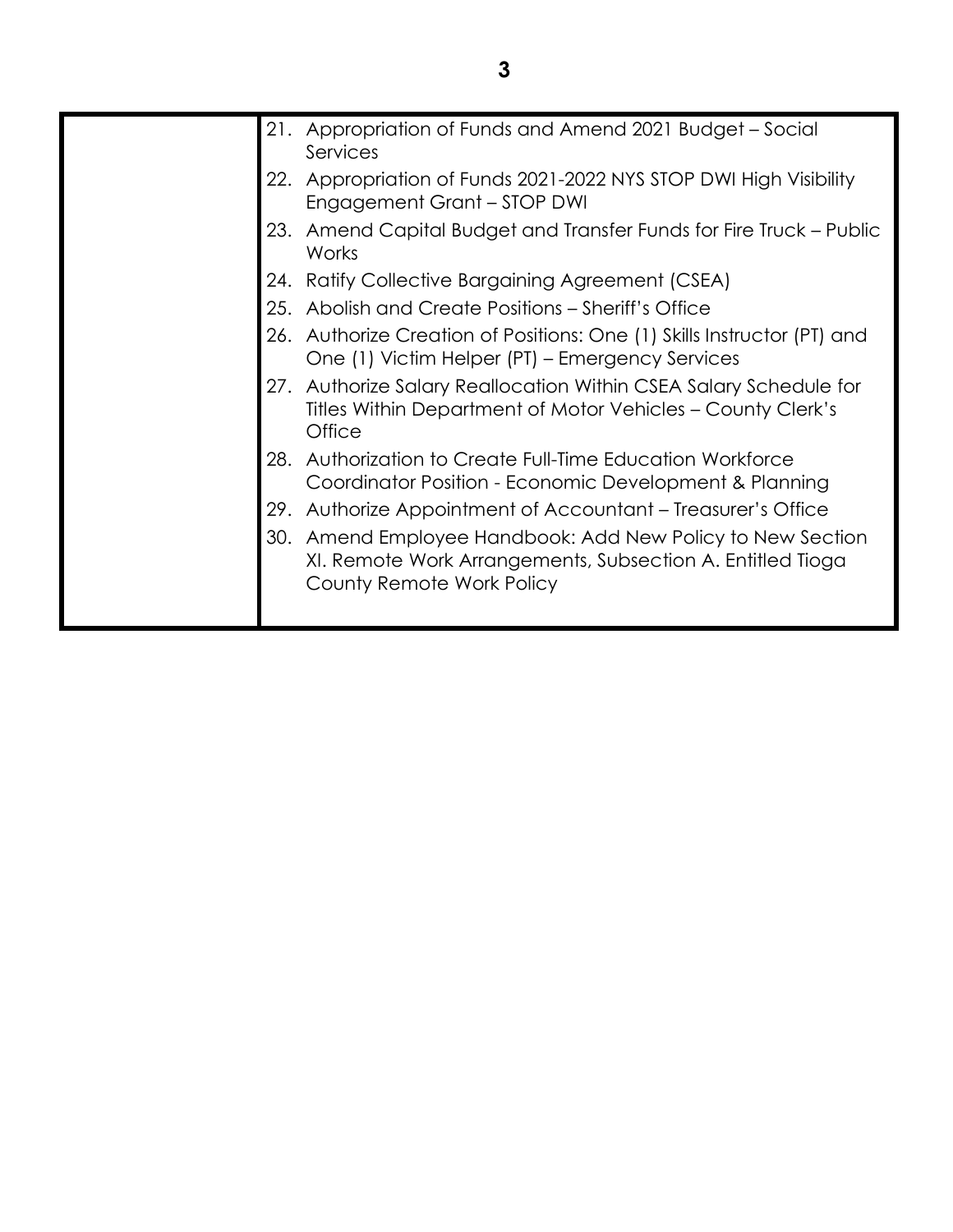REFERRED TO: HEALTH & HUMAN SERVICES COMMITTEE

RESOLUTION NO. -21 RESOLUTION RECOGNIZING BETH BAILEY'S 23 YEARS OF DEDICATED SERVICE TO TIOGA COUNTY

WHEREAS: Beth Bailey was appointed to the position of Employment Counselor on November 12, 1998; and

WHEREAS: Beth Bailey has been an asset to the Tioga County Career Center and has been an outstanding agency representative. She has strived for quality in all aspects of her job; and

WHEREAS: Beth Bailey has been dedicated and loyal in the performance of her duties and responsibilities during the past 23 years. She is well-respected by customers, co-workers, and her colleagues throughout Tioga County and she has used her extensive knowledge effectively to collaborate with state, local and community agencies and services to assist customers; and

WHEREAS: Beth Bailey will retire on December 4, 2021; therefore be it

RESOLVED: That the Tioga County Legislature, on its own behalf, as well as on behalf of the citizens of Tioga County, express sincere gratitude to Beth Bailey for her 23 years of dedicated and loyal service to the residents of Tioga County; and be it further

RESOLVED: That this resolution be spread upon the minutes of this meeting and a certified copy be presented to this loyal, dedicated and outstanding employee, Beth Bailey.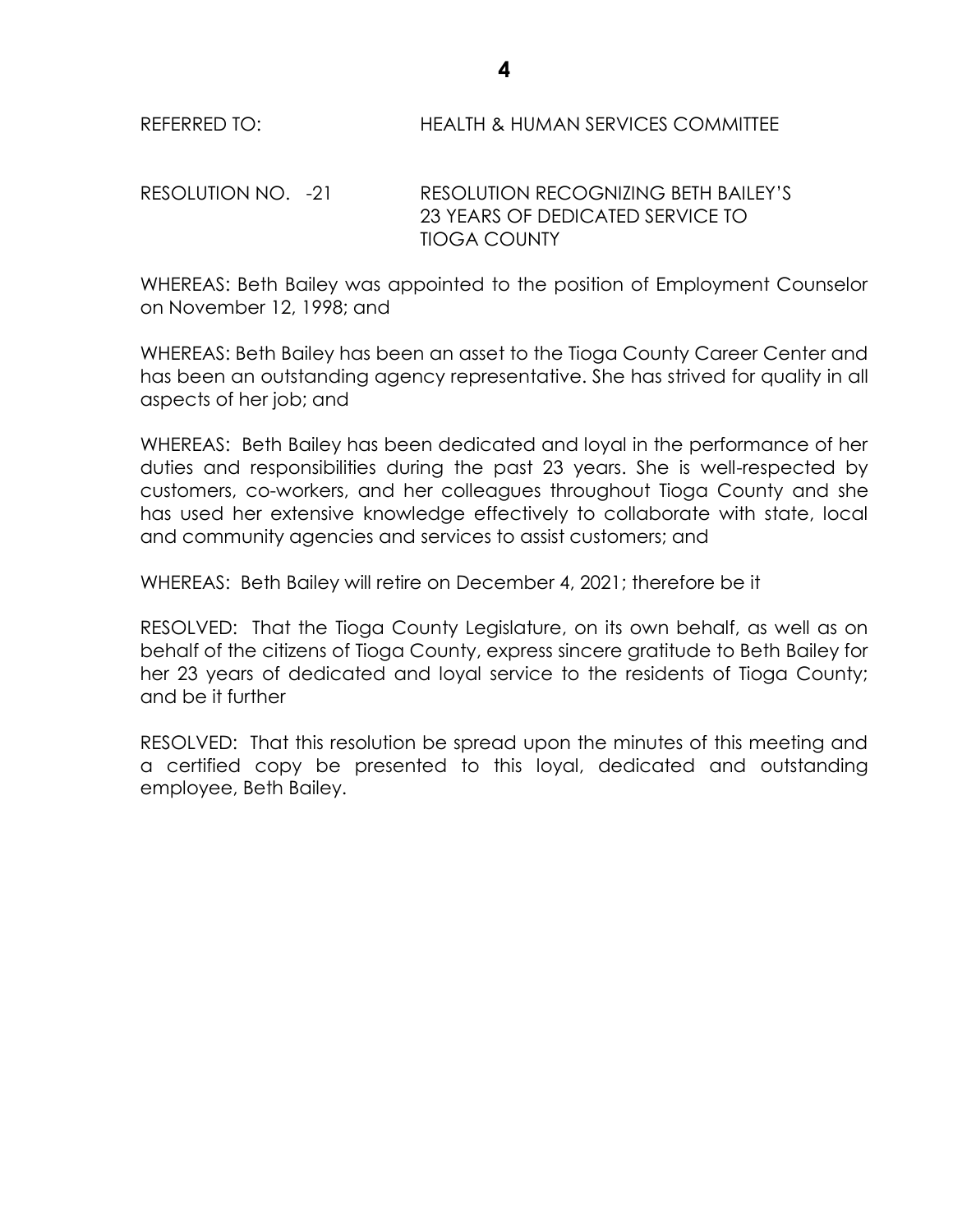#### REFERRED TO: PUBLIC SAFETY COMMITTEE

#### RESOLUTION NO. -21 RESOLUTION RECOGNIZING MARYANNE MALEC'S 22 YEARS OF DEDICATED SERVICE TO TIOGA COUNTY

WHEREAS: Maryanne Malec began her employment with Tioga County on May 13, 1999 as a Public Safety Dispatcher at the Tioga County Sheriff's Office. On April 2, 2001, Maryanne was promoted to Caseworker at Tioga County Department of Social Services. On January 21, 2019, she was promoted to Probation Officer 1 which is the position she will retire from; and

WHEREAS: Maryanne Malec has been a dedicated and loyal employee in the performance of her duties and responsibilities during the past 22 years; and

WHEREAS: Maryanne Malec will retire on October 30, 2021; therefore be it

RESOLVED: That the Tioga County Legislature, on its own behalf, as well as on behalf of the citizens of Tioga County, express sincere gratitude to Maryanne Malec for her twenty-two years of dedicated and loyal service to Tioga County and its most vulnerable citizens; and be it further

RESOLVED: That this resolution be spread upon the minutes of this meeting and a certified copy be presented to this loyal, dedicated and outstanding employee, Maryanne Malec.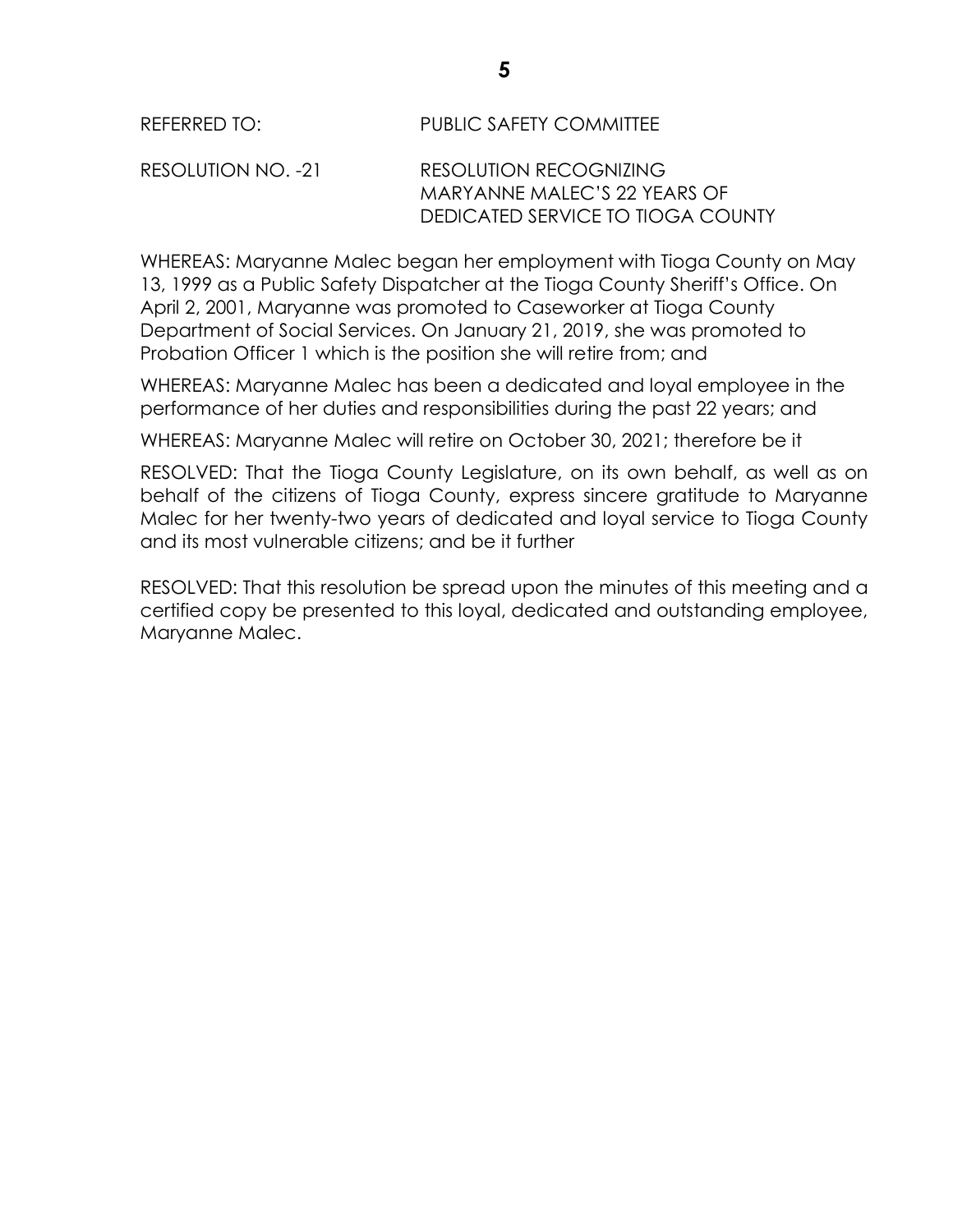#### REFERRED TO: PUBLIC SAFETY COMMITTEE

#### RESOLUTION NO. -21 RESOLUTION RECOGNIZING ROBERT SPALLONE'S 25 YEARS OF DEDICATED SERVICE TO TIOGA COUNTY

WHEREAS: Robert Spallone was hired as a Corrections Officer on September 24, 1996; and was promoted to Corrections Sergeant on November 27, 1999; and was appointed as a Deputy Sheriff on May 27, 2000; and

WHEREAS: Robert Spallone has been dedicated and loyal in the performance of his duties and responsibilities during the past 25 years to Tioga County, thereby earning the respect of his colleagues and peers throughout Tioga County; and

WHEREAS: Robert Spallone will retire from the Tioga County Sheriff's Office on October 30, 2021; therefore be it

RESOLVED: That the Tioga County Legislature, on its own behalf, as well as on behalf of the citizens of Tioga County, express sincere gratitude to Robert Spallone for his 25 years of dedicated and loyal service to the residents of Tioga County; and be it further

RESOLVED: That this resolution be spread upon the minutes of this meeting and a certified copy be presented to this outstanding employee, Robert Spallone.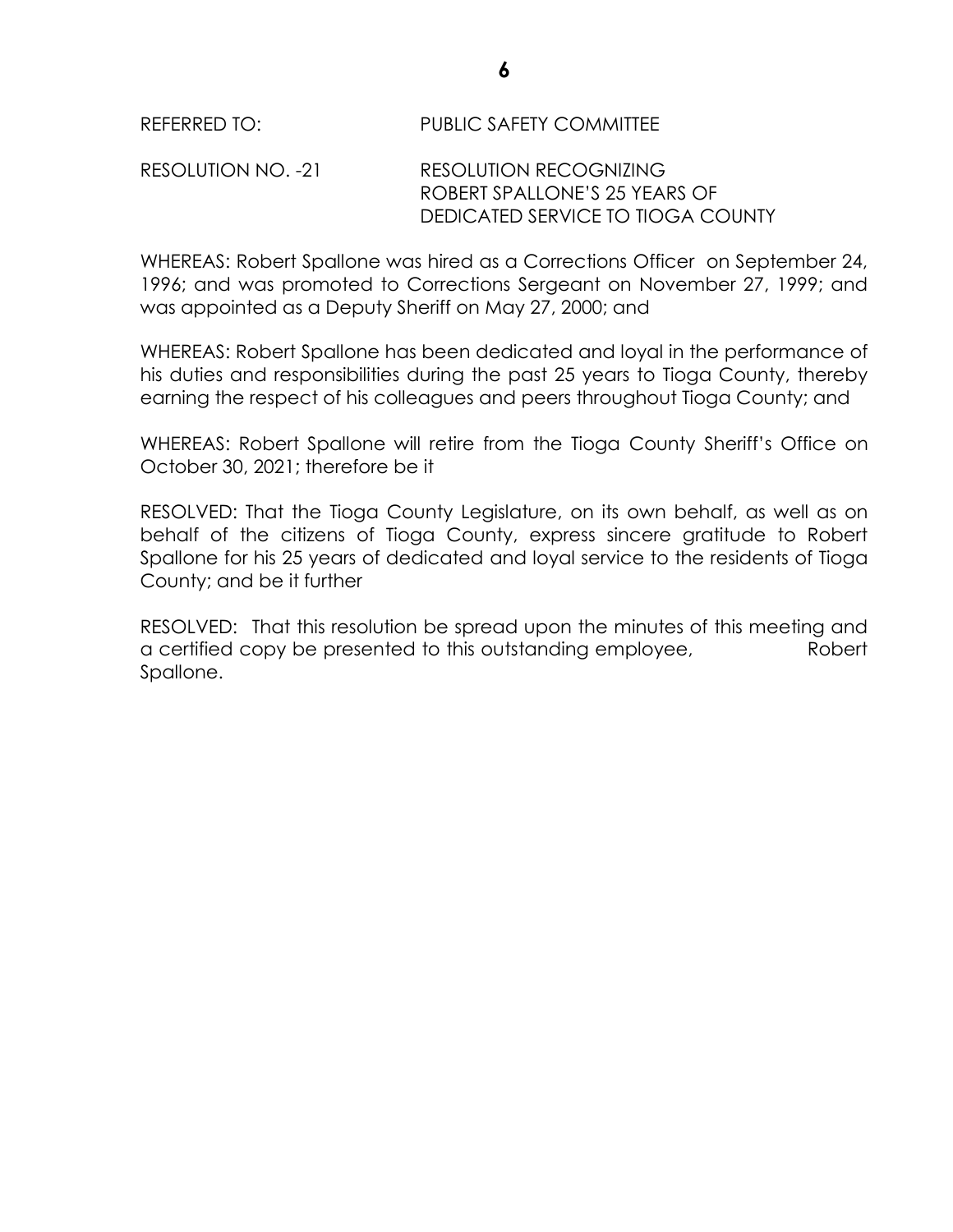#### **County of Tioga EXECUTIVE PROCLAMATION**

WHEREAS: As we approach the season of Thanksgiving, the Tioga County Legislature pays tribute to the millions of service members, veterans, military families, caregivers, and survivors who have served and continue to serve our great Nation. The contributions of the men and women that serve in the Armed Forces has been vital in maintaining the freedoms and way of life enjoyed by our citizens; and

WHEREAS: The Tioga County Legislature appreciates the sacrifices that our United States military personnel have made while defending freedom and believe that specific recognition should be accorded to employees of Tioga County that have selflessly served our Country; and

WHEREAS: The Tioga County Legislature is proud and honored to have such distinguished men and women who have bravely protected our values, freedom, and way of life, as dedicated employees; and

WHEREAS: The Tioga County Legislature would like to especially recognize the following employees who have served, or are currently serving, our Country:

| Lawrence Alger          | <b>Bonnie Hand</b>        | Jeremy Loveland          | Jeffrey Shepardson     |
|-------------------------|---------------------------|--------------------------|------------------------|
| William Allen, Jr.      | <b>Brian Henry</b>        | Camille Mattison-Corneby | William Standinger III |
| Warren S Bennett        | Earl Hollenbeck           | Grace Middaugh           | John Ward              |
| Cody Brunner            | <b>Rita Hollenbeck</b>    | Michael Middaugh         | Steven Wasko           |
| Kristine Budinger       | Gary Howard               | Dean Morgan              | William White          |
| <b>James Cornell</b>    | Lukas Kiballa             | Jessica Morris           | Darion Wiant           |
| Chad Edwards            | Andrea Klett              | Dennis Mullen            | Robert Williams        |
| Robert Ervay            | Albert Knapp              | <b>Steven Palinosky</b>  | Jo Ellen Yoest         |
| <b>Thomas Gallagher</b> | Cuyler Kochin             | Rhonda Pasto             | Angela Zito            |
| <b>Bryan Goodrich</b>   | <b>Heather Krohmalney</b> | <b>Shawn Quick</b>       |                        |
| Mark Griep              | Clifford Little           | Daniel Rouse             |                        |

Now therefore;

THE TIOGA COUNTY LEGISLATURE does hereby proclaim November 9, 2021 as:

#### **SALUTE TO TIOGA COUNTY EMPLOYEE VETERANS AND ACTIVE MILITARY DAY**

and encourages Tioga County citizens to honor, acknowledge and recognize all men and women who have served, and continue to serve, in our nation's Armed Forces.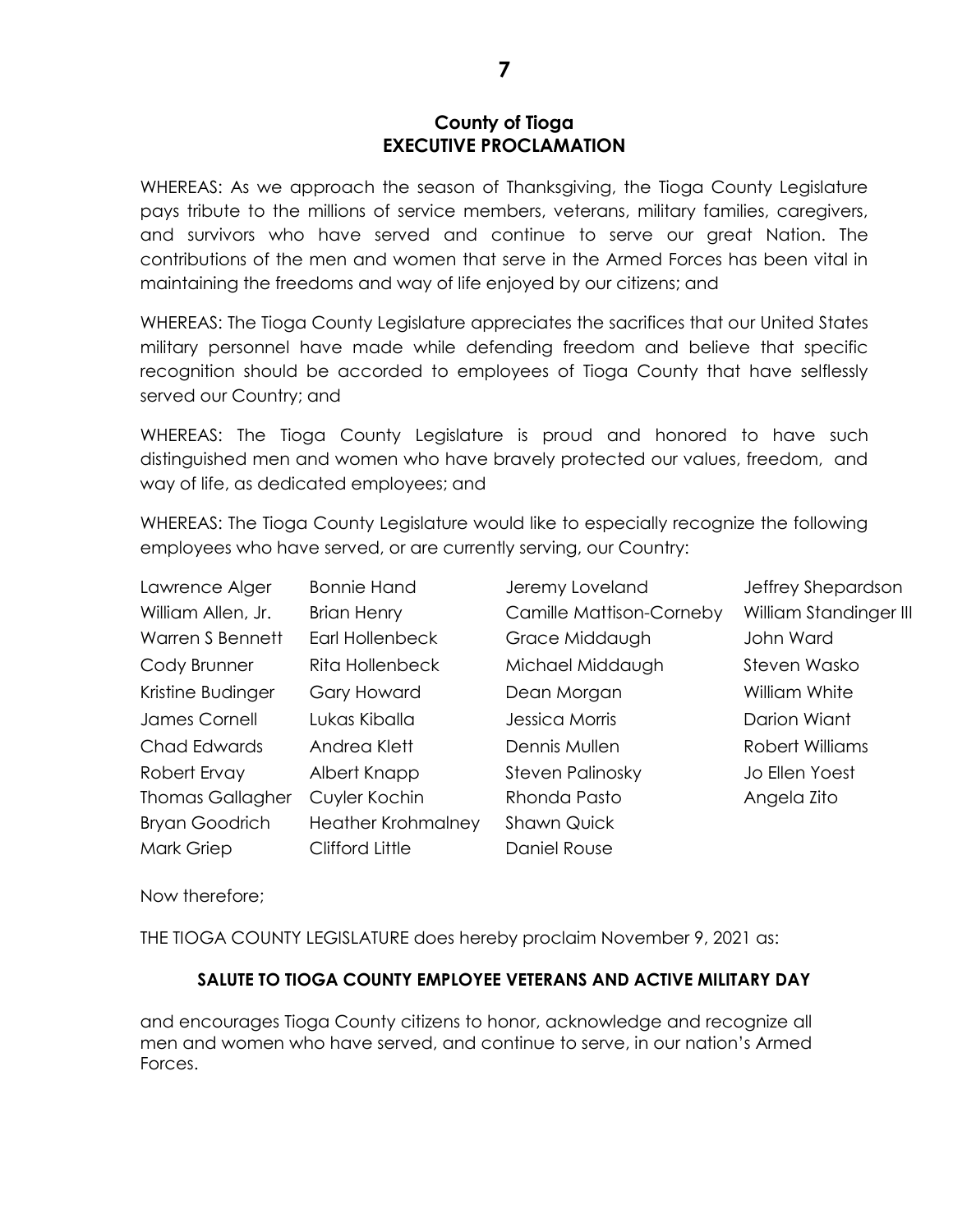#### **County of Tioga EXECUTIVE PROCLAMATION**

This November marks the 31st annual National Adoption Month. November 20, 2021 is National Adoption Day. Our task is to find permanent homes for all our children. Tioga County has not finalized any adoptions this year to date. Tioga has four children freed for adoption and three of those youth are awaiting a match with a forever family. Every child in America and Tioga County deserves a permanent, loving forever family and home; and

WHEREAS: Tioga County adoptive families serve as a source of love, identity, self-esteem and support for children freed for adoption in Tioga County; and

WHEREAS: Tioga County adoptive families provide a safe and stable home and a nurturing environment where children freed for adoption have the opportunity to live full and productive lives; and

WHEREAS: Accepting responsibility for the care of these children has proven to be very rewarding for many adoptive parents; and

WHEREAS: Numerous public and private agencies work to increase the public's awareness of the needs of children freed for adoption, and the enduring and valuable contribution of adoptive families; and

WHEREAS: It is appropriate to recognize all those in Tioga County who work together on behalf of children freed for adoption; the adoptive families and the professional staff dedicated to ensuring these children become members of a stable and loving family; now therefore

THE TIOGA COUNTY LEGISLATURE does hereby proclaim November as

#### **ADOPTION AWARENESS MONTH**

in Tioga County and call upon all citizens, community agencies, religious organizations, medical facilities and businesses to increase their participation in our efforts to recognize adoptive families in Tioga County.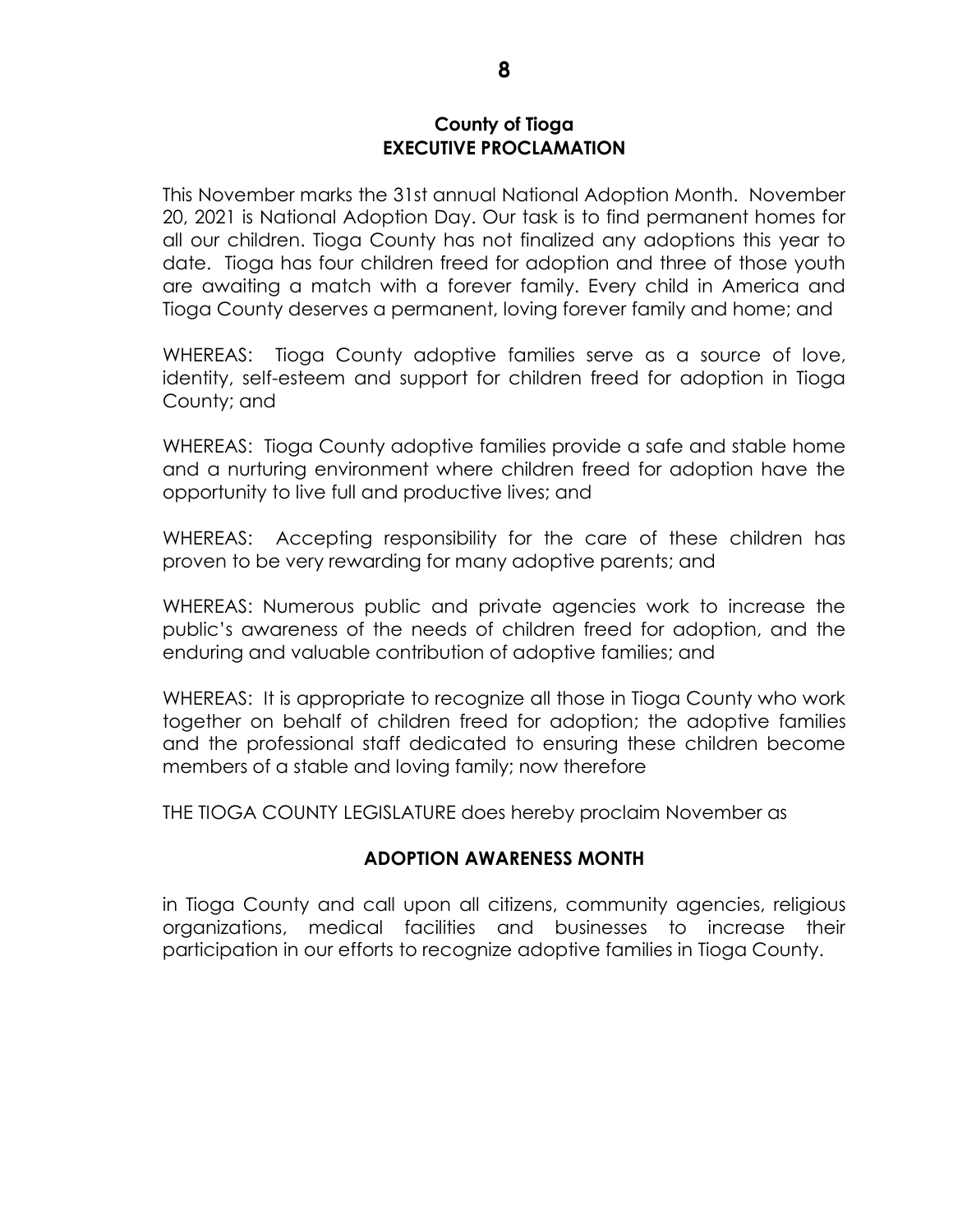REFERRED TO: HEALTH & HUMAN SERVICES COMMITTEE

RESOLUTION NO. -21 APPOINT NEW YOUTH BOARD MEMBERS TERMS YOUTH BUREAU

WHEREAS: The Tioga County Youth Board is organized as an advisory body to the Tioga County Youth Bureau; and

WHEREAS: The purpose of the Youth Board is to carry out the provision of Section 95 of the General Municipal Law of the State of New York and Resolution No. 140 of 1981 of the Tioga County Legislature; and

WHEREAS: The Tioga County Youth Board Bylaws provides for representatives to the Youth Board be appointed by the County Legislature; and

WHEREAS: The County Legislature previously appointed members to the Youth Board under Resolution No. 60-19 and vacancies exist; therefore be it

RESOLVED: That the following listed representatives be appointed as a member of the Tioga County Youth Board with the corresponding term of office as follows:

TERM Julie Whipple (Director, replacing Natalie Thompson) 07/01/2021 – 12/31/2023 Natalie Thompson (Ex-officio) 07/01/2021 – 12/31/2023 Eric Silvanic (Tioga County DSS, replacing Steve Herbert) 07/01/2021 – 12/31/2023 Sean Lanning (Catholic Charities, replacing Kathleen Clark) 09/01/2021 – 12/31/2023 Margaret McCann (Owego Free Academy Student, replacing Ryleigh Clark) 07/01/2021 - 12/31/2023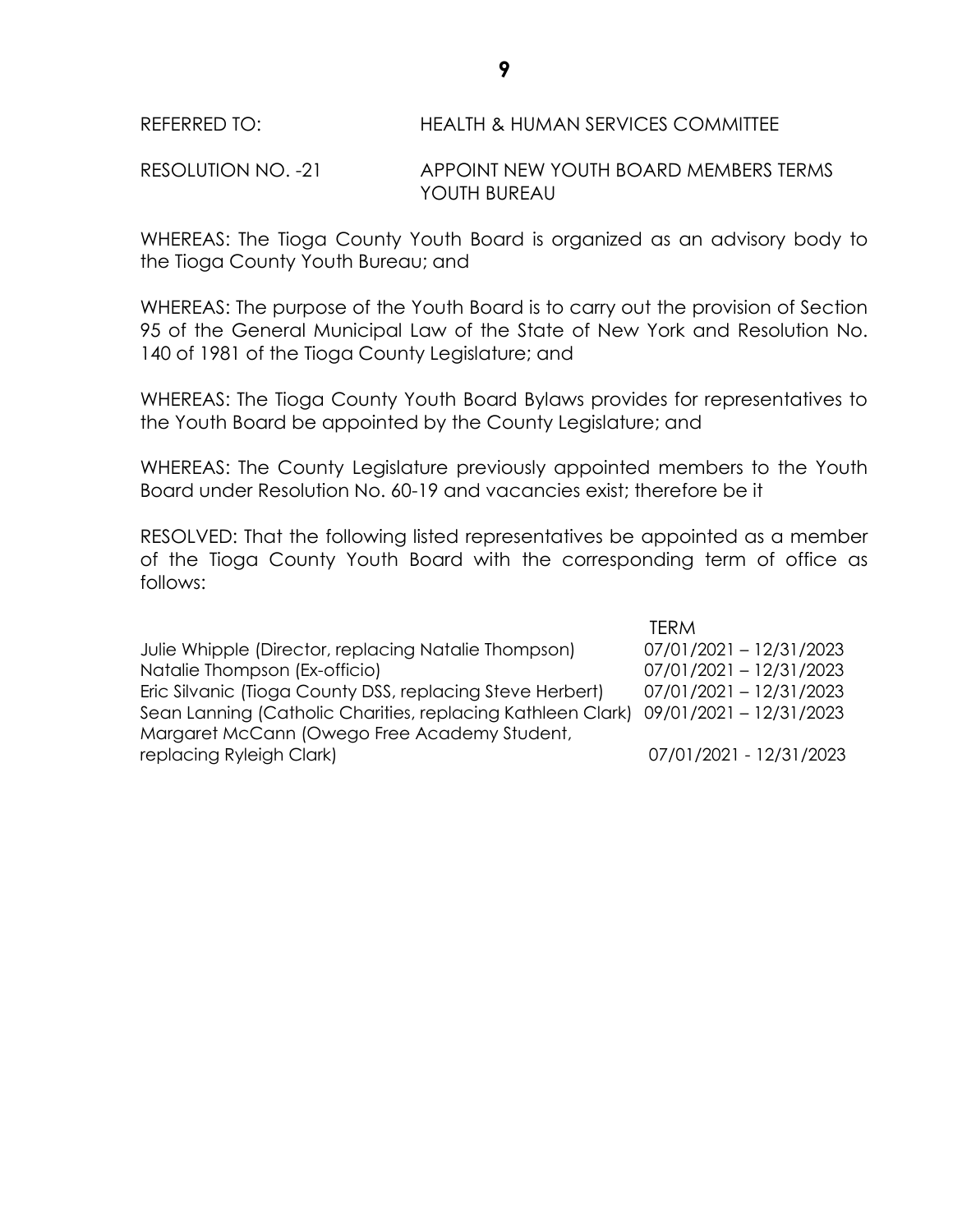REFERRED TO: HEALTH & HUMAN SERVICES COMMITTEE

RESOLUTION NO. -21 RESOLUTION APPOINTING NEW MEMBER TO COMMUNITY SERVICES BOARD

WHEREAS: Tina Lounsbury has agreed to become a new member; and

WHEREAS: The Community Services Board has recommended Tina's appointment; and

WHEREAS: Section Article 41.11 (d) of the Mental Hygiene Law allows counties to determine the length of term of Community Services Board members; therefore be it

RESOLVED: That Tina Lounsbury be appointed a new member to the Community Services Board, for term starting December 1st, 2021 and ending November 30<sup>th</sup>, 2025.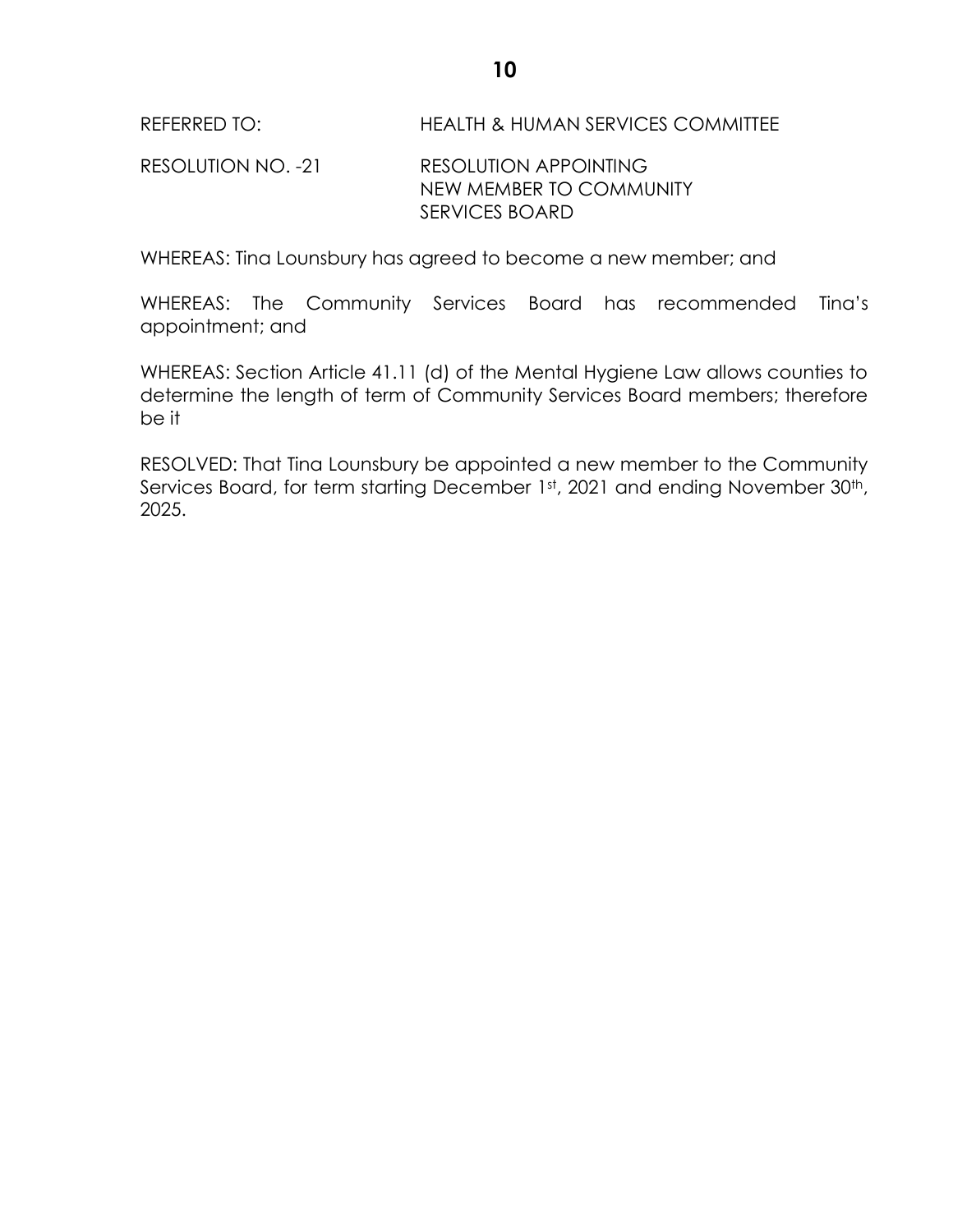#### REFERRED TO: ED&P COMMITTEE

#### RESOLUTION NO. -21 REAPPOINT AT-LARGE MEMBER TO THE STERPDB REGIONAL BOARD

WHEREAS: The bylaws of the Southern Tier East Regional Planning Development Board (STERPDB) require the composition of the membership from each county to be 1) a county legislator, 2) a local elected official, another county legislator or an at-large and 3) the County Planning Director; and

WHEREAS: Brittany Woodburn, Tioga County Deputy Director Economic Development and Planning, has served as the at-large member on the STERPDB Regional Board and that term expires as of 12/31/2021; and

WHEREAS: Brittany Woodburn has expressed a desire to continue to serve in this capacity and the STERPDB Regional Board is desirous of Brittany Woodburn to continue to serve for another four-year term; therefore be it

RESOLVED: That the Tioga County Legislature hereby reappoints Brittany Woodburn to the Tioga County's at-large position on the Southern Tier East Regional Planning Development Board for a four-year term, 1/1/2022 – 12/31/2025.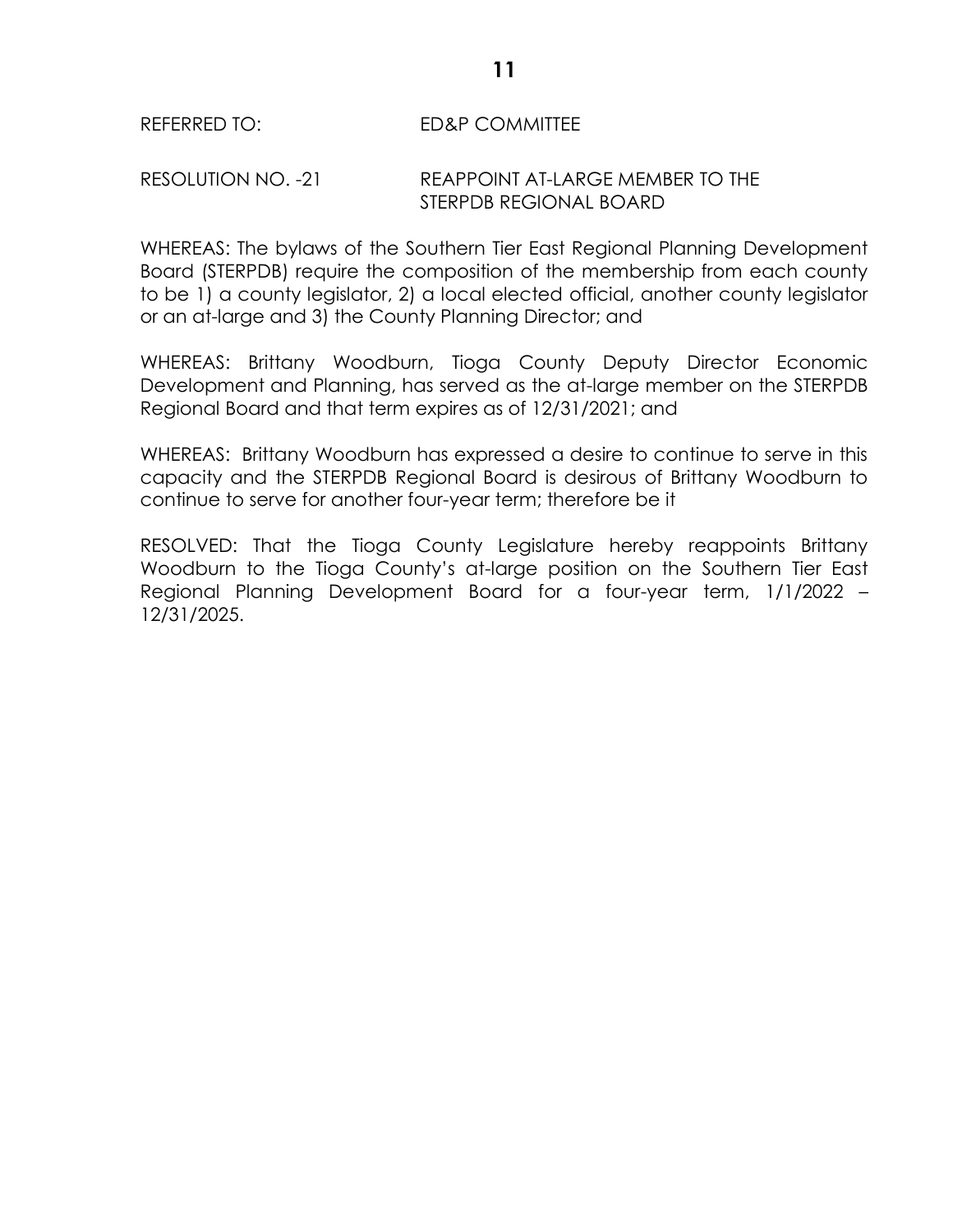#### REFERRED TO: ED&P COMMITTEE

RESOLUTION NO. -21 REAPPOINT CHRISTINA BROWN TO THE TIOGA COUNTY PROPERTY DEVELOPMENT CORPORATION BOARD

WHEREAS: Christina Brown, as a member of a County Agency within Tioga County, was appointed by the Tioga County Legislature as a Board Member to the Tioga County Property Development Corporation (TCPDC) for a three-year term from 1/1/19 until 12/31/21; and

WHEREAS: The TCPDC Bylaws allows for consecutive terms and this reappointment is conditioned upon the board member being a member of a public agency; and

WHEREAS: Christina Brown is willing and able to continue to serve in this position; therefore be it

RESOLVED: That the Tioga County Legislature hereby reappoints Christina Brown as a member of a County Agency within Tioga County to the Tioga County Property Development Corporation Board as a Board Member for a three-year term of 1/1/22 – 12/31/24.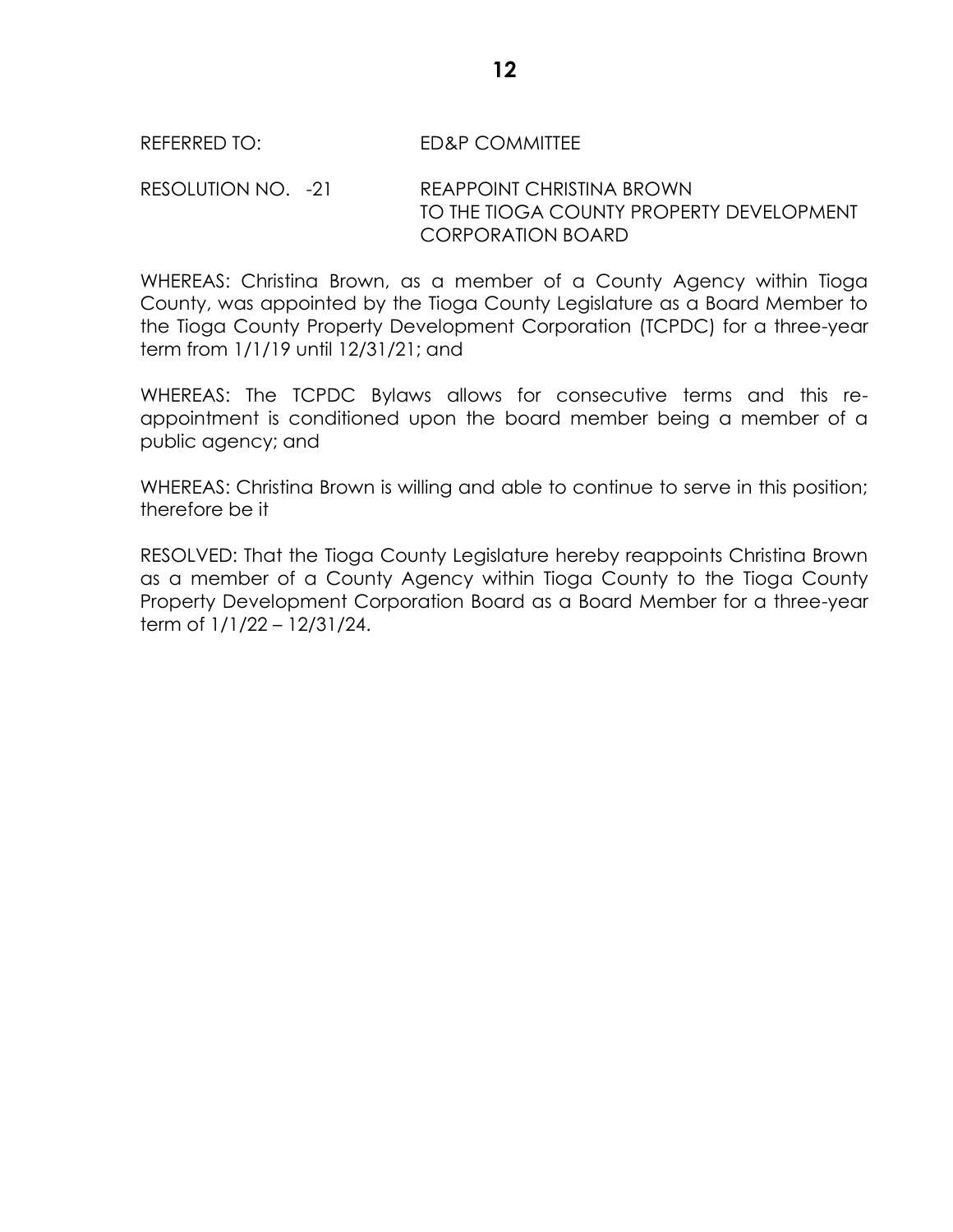#### REFERRED TO: FD&P COMMITTEE

RESOLUTION NO. - 21 REAPPOINT MICHAEL BARATTA TO THE TIOGA COUNTY PROPERTY DEVELOPMENT CORPORATION BOARD

WHEREAS: Michael Baratta, as a public officer of a municipality within Tioga County, was appointed by the Tioga County Legislature as a Board Member to the Tioga County Property Development Corporation (TCPDC) for an unexpired term until 12/31/21; and

WHEREAS: The TCPDC Bylaws allows for consecutive terms and this reappointment is conditioned upon the board member holding the public office and confirmed by the governing board of the municipal representative's municipality; and

WHEREAS: Michael Baratta is willing and able to continue to serve in this position; therefore be it

RESOLVED: That the Tioga County Legislature hereby reappoints Michael Baratta, as a public officer of a municipality within Tioga County, to the Tioga County Property Development Corporation Board as a Board Member for a two-year term of 1/1/22 – 12/31/23.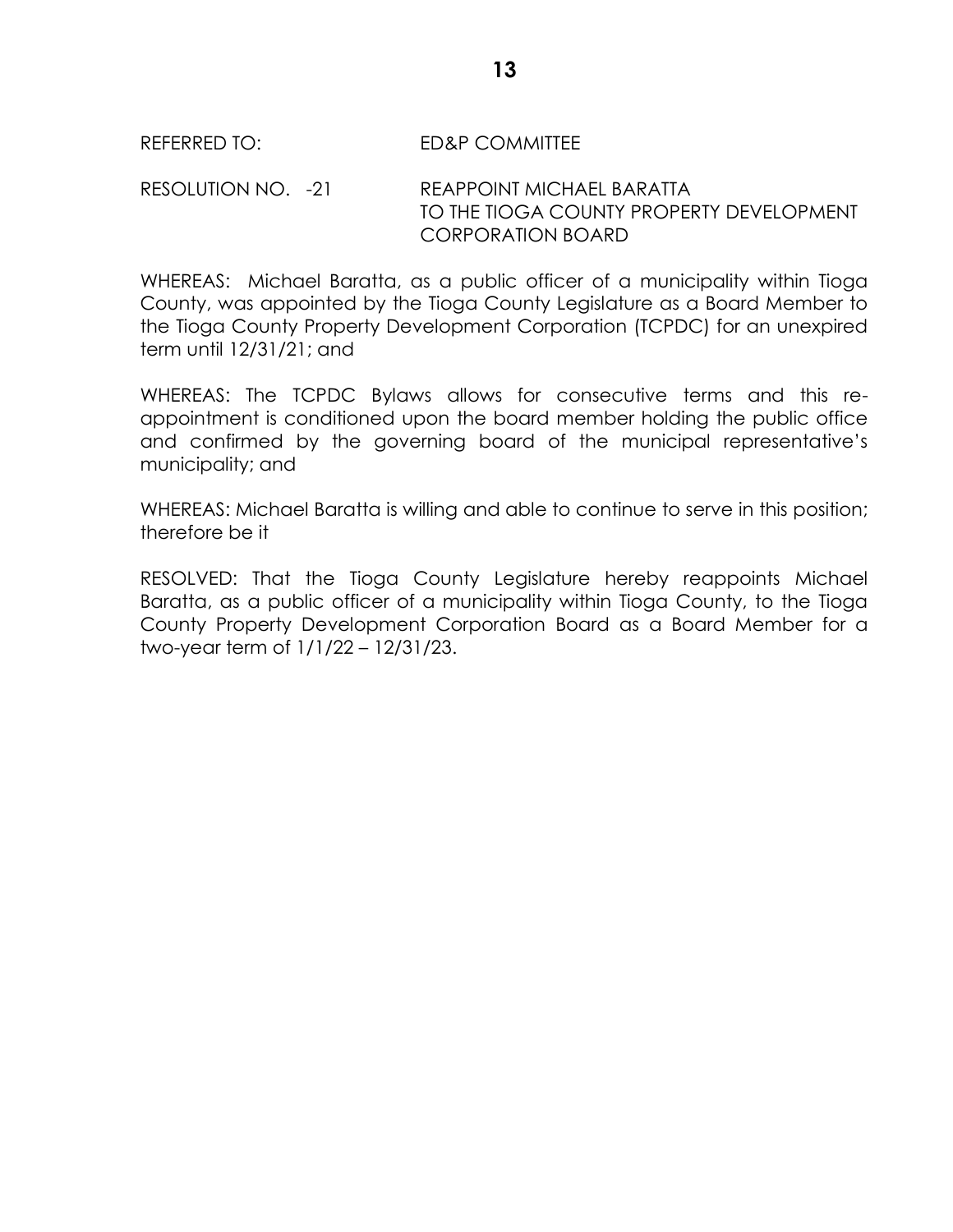#### REFERRED TO: FD&P COMMITTEE

RESOLUTION NO. - 21 REAPPOINT PATRICK AYRES TO THE TIOGA COUNTY PROPERTY DEVELOPMENT CORPORATION BOARD

WHEREAS: Patrick Ayres, as a public officer of a municipality within Tioga County, was appointed by the Tioga County Legislature as a Board Member to the Tioga County Property Development Corporation (TCPDC) for an unexpired term until 12/31/21; and

WHEREAS: The TCPDC Bylaws allows for consecutive terms and this reappointment is conditioned upon the board member holding the public office and confirmed by the governing board of the municipal representative's municipality; and

WHEREAS: Patrick Ayres is willing and able to continue to serve in this position; therefore be it

RESOLVED: That the Tioga County Legislature hereby reappoints Patrick Ayres as a public officer of a municipality within Tioga County to the Tioga County Property Development Corporation Board as a Board Member for a two-year term of 1/1/22 – 12/31/23.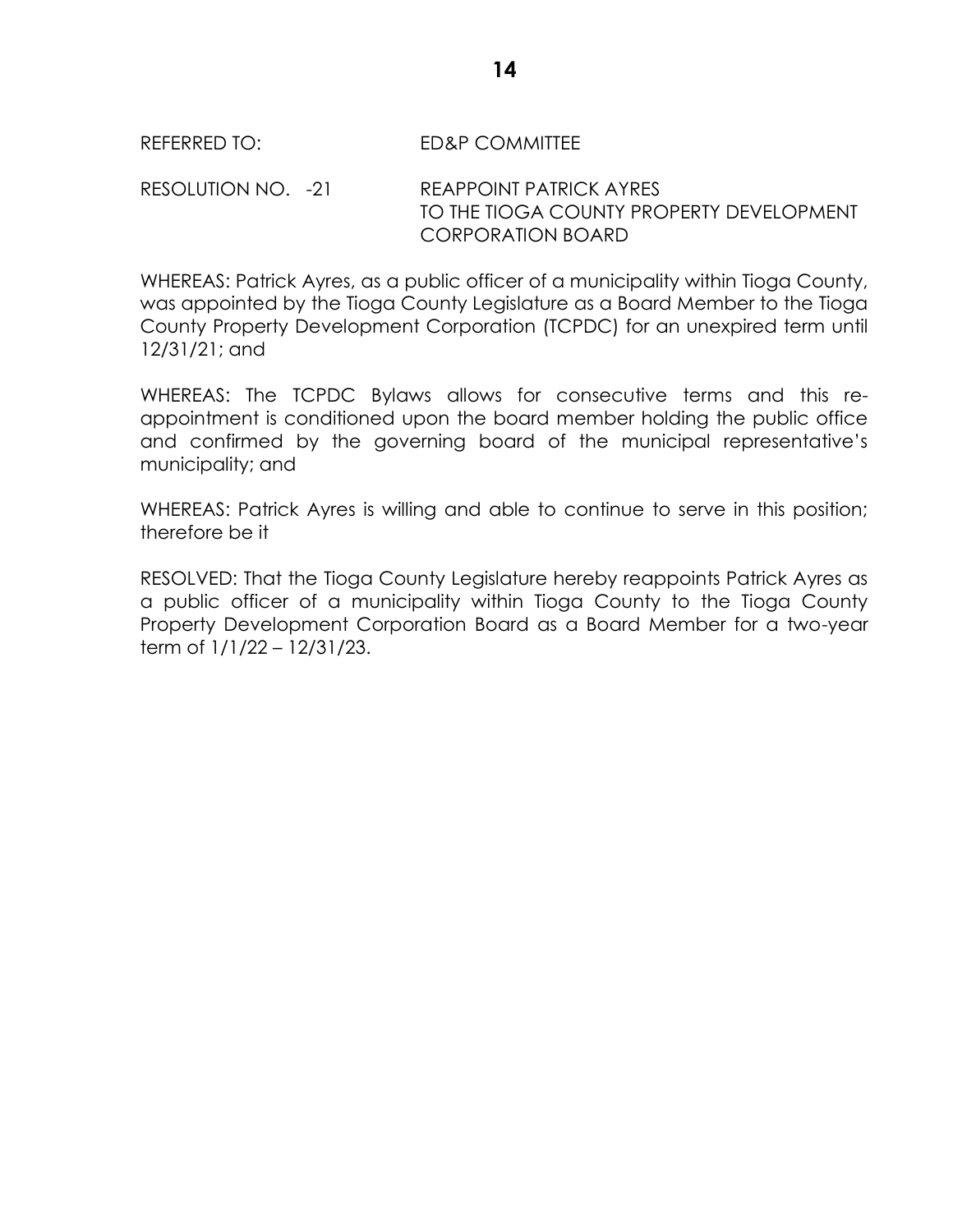## REFERRED TO: ADMINISTRATIVE SERVICES COMMITTEE

RESOLUTION NO. -21 ADOPT STATE EQUALIZATION REPORTS

RESOLVED: That the State Equalization Reports for County Tax be and the same hereby are approved, and that the County tax rates be the rates used in computing taxes in the several Towns.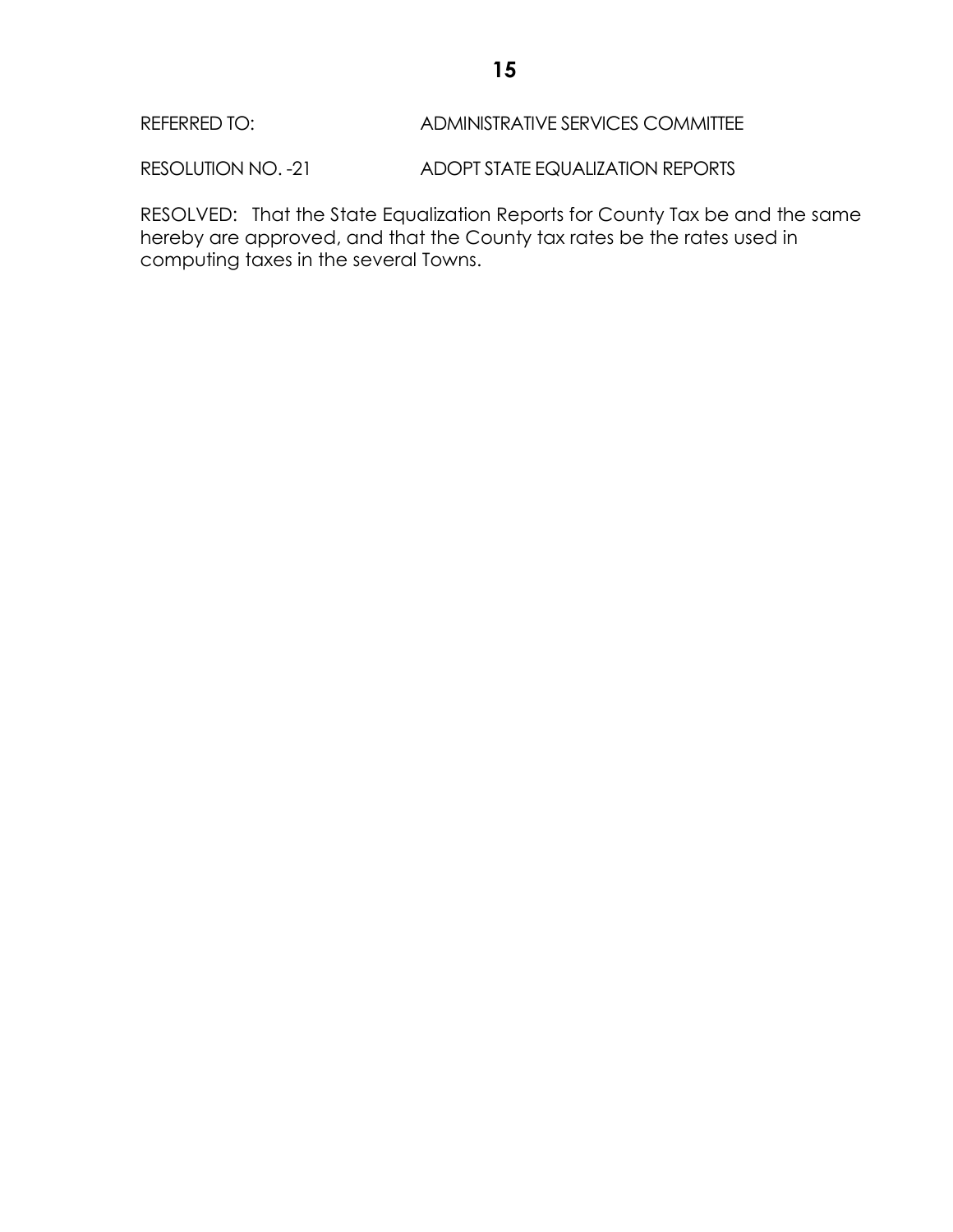## REFERRED TO: ADMINISTRATIVE SERVICES

RESOLUTION NO. -21 MORTGAGE TAX DISTRIBUTION

RESOLVED: That the mortgage tax report for the period April 1, 2021 to September 30, 2021 be and it hereby is accepted; further

RESOLVED: That the County Treasurer be authorized and directed to pay to the Supervisors of the several Towns and the Treasurers of the several Villages the amounts apportioned to them as follows:

| Barton (Town)           | \$21,905.60  |
|-------------------------|--------------|
| Berkshire (Town)        | 12,946.79    |
| Candor (Town)           | 28,394.15    |
| Candor (Village)        | 5,684.45     |
| Newark Valley (Town)    | 23,664.73    |
| Newark Valley (Village) | 5,378.96     |
| Nichols (Town)          | 8,593.61     |
| Nichols (Village)       | 3,570.61     |
| Owego (Town)            | 182,099.86   |
| Owego (Village)         | 16,138.20    |
| Richford (Town)         | 7,349.27     |
| Spencer (Town)          | 20,684.97    |
| Spencer (Village)       | 658.38       |
| Tioga (Town)            | 18,792.34    |
| Waverly (Village)       | 23,172.31    |
|                         | \$379,034.23 |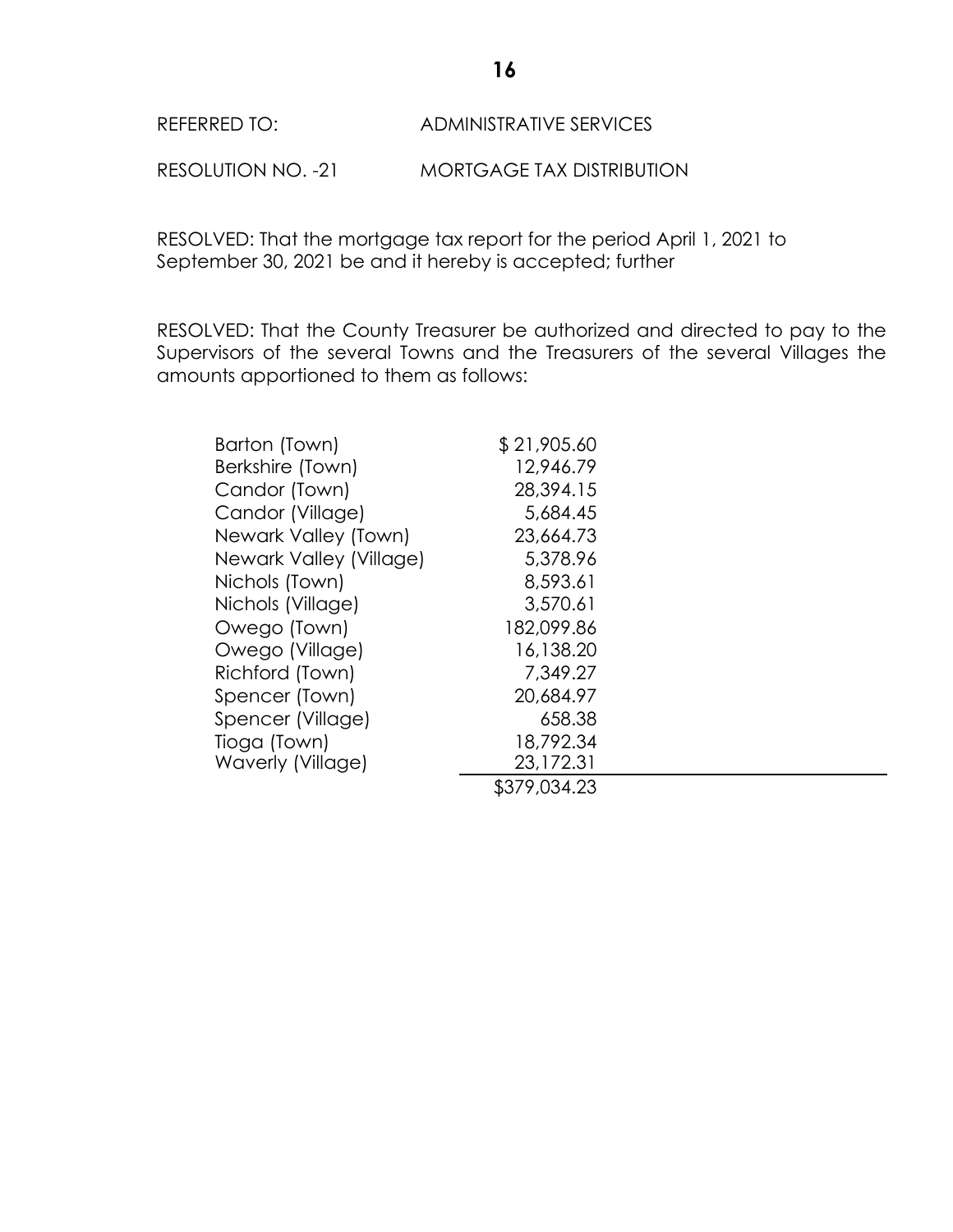RESOLUTION NO. -21 AUTHORIZE CONTRACT BETWEEN TWIN TIER PATHOLOGY ASSOCIATES, PC AND TIOGA COUNTY

WHEREAS: Beginning January 1, 2022 Twin Tier Pathology Associates, PC will provide services for autopsies, laboratory testing, x-rays, and use of morgue facilities for Tioga County; and

WHEREAS: The contract calls for \$950.00 to be paid to Pathologists and various other fees depending on tests, x-rays, etc. that are needed; therefore be it

RESOLVED: That the Tioga County Legislature authorizes the Tioga County Chair to sign a contract, upon approval of the County Attorney, with Twin Tier Pathology Associates, PC for services rendered to Tioga County at the costs listed above and for a term of 1/1/22 through 12/31/22.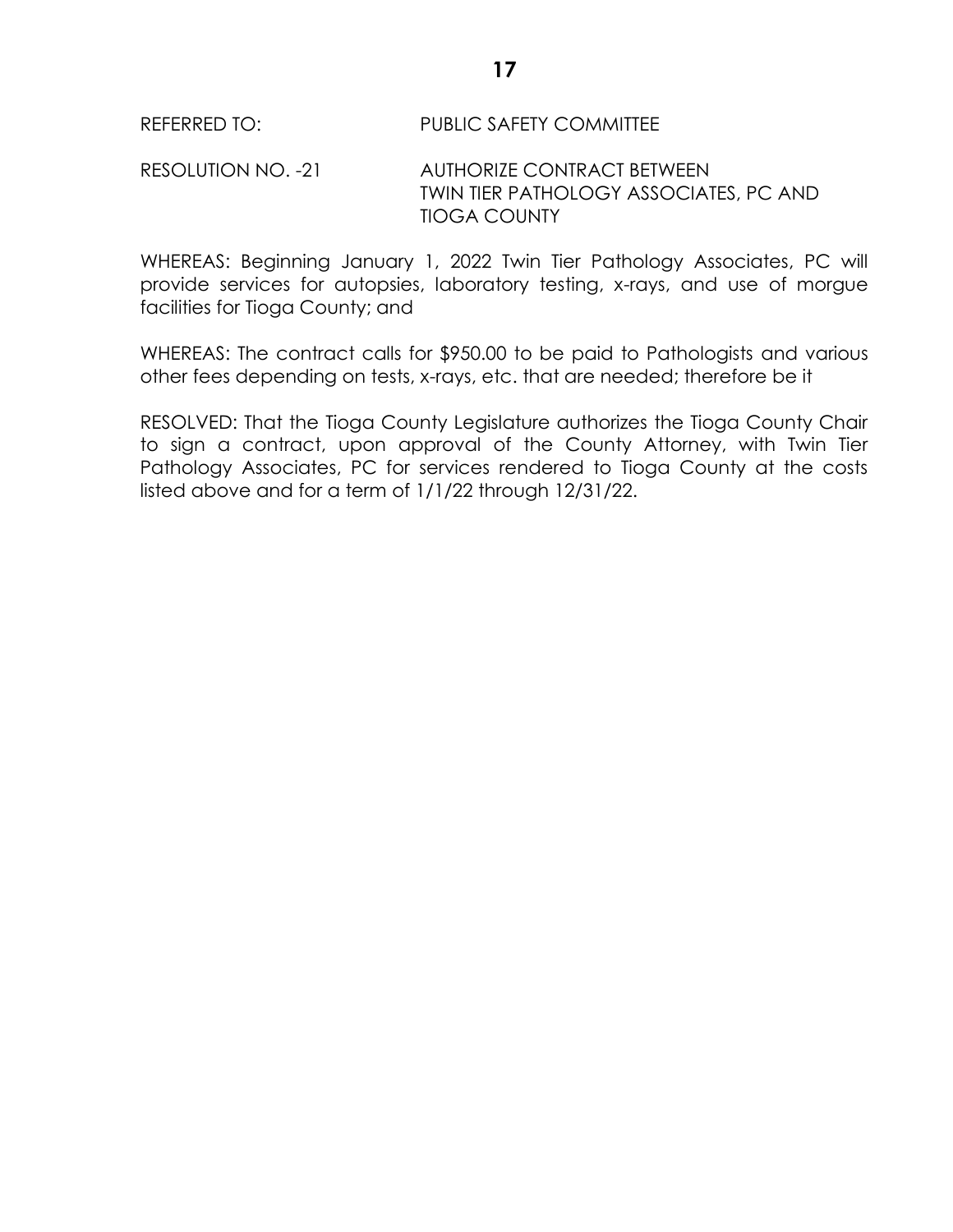#### REFERRED TO: PERSONNEL COMMITTEE

RESOLUTION NO. -21 AUTHORIZE PURCHASE OF EMPLOYER'S LIABILITY INSURANCE FOR WORKERS' COMPENSATION PROGRAM

WHEREAS: The Tioga County Self-Insurance Plan's employer's liability insurance policy will expire December 31, 2021; and

WHEREAS: The continuance of an employer's liability insurance policy helps to limit exposure to the Tioga County Self-Insurance Plan; therefore be it

RESOLVED: That the Tioga County Legislature authorizes the purchase of employer's liability insurance, subject to review by the County Attorney, for the period of January 1, 2022 through December 31, 2022 to be paid for out of the 2022 Tioga County Self-Insurance Plan budget.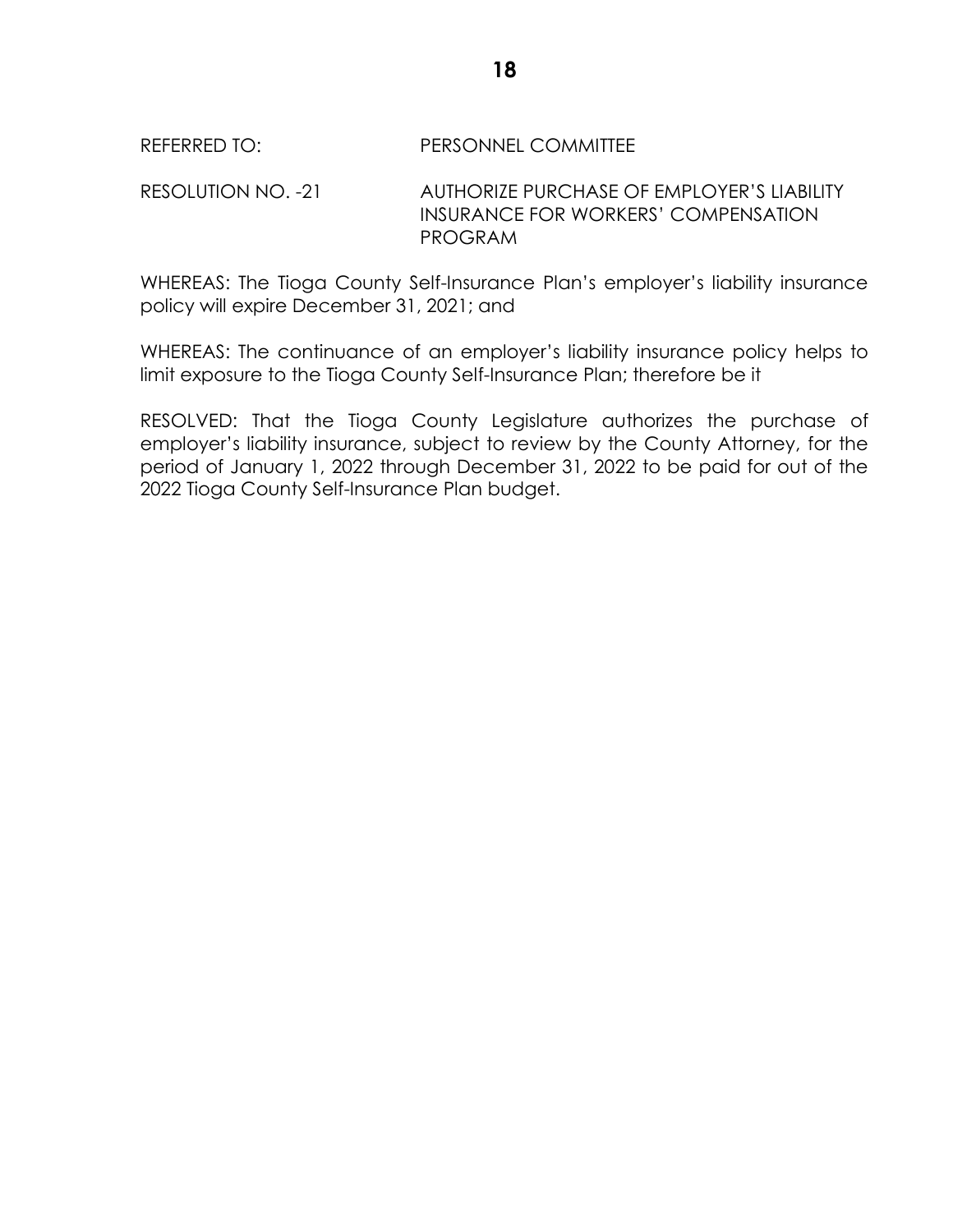#### REFERRED TO: FINANCE/LEGAL COMMITTEE

RESOLUTION NO. -21 AUTHORIZE THE SALE OF COUNTY OWNED PROPERTY LOCATED IN THE TOWN OF TIOGA TO MICHELLE L. STEBBINS

WHEREAS: Property located in the Town of Tioga assessed to Bryan Tinnel, identified as Tax Map number 106.19-1-18, parcel number 1646, owes 2018, 2019, 2020 and 2021 taxes and is past the last date of redemption; and

WHEREAS: Lory Tinkham was the closing bidder with the winning bid of \$12,500 and placed a \$3,950 deposit paid at the Foreclosure Auction held on October 7, 2021 and has defaulted by not appearing at closing with forfeiture of the \$3,950; and

WHEREAS: The Treasurer has approached the second bidder Michelle L. Stebbins, hereby making an offer to purchase said property for \$12,000, "as is", thereby placing the property back on the tax rolls; therefore be it

RESOLVED: That the County rescinds its previous resolution to sell said property to Lory Tinkham, the closing bidder with \$3,950, paid at the Foreclosure Auction held on October 7, 2021, by Default of Appearance at closing, with forfeiture of the \$3,950; and be it further

RESOLVED: That the Chair of the Tioga County Legislature be and hereby is authorized to sign and record on receipt of \$12,000 and recording costs, a Quit Claim Deed conveying the property assessed to Bryan Tinnel located in the Town of Tioga identified on the Town of Tioga Tax Map as number 106.19-1-18, parcel number 1646, to Michelle L. Stebbins and/or assigns.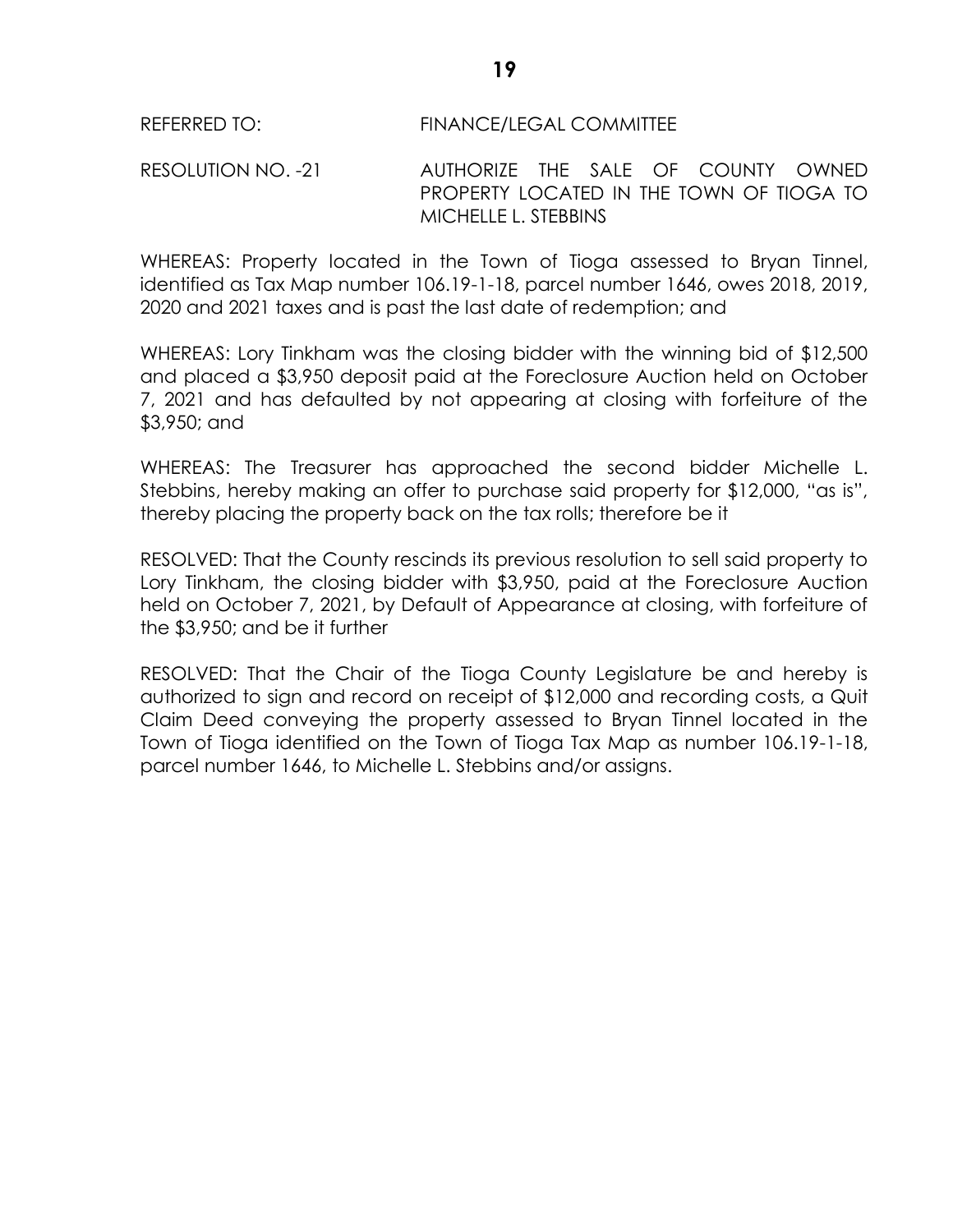#### RESOLUTION NO. -21 AMEND 2021 BUDGET & AUTHORIZE APPROPRIATION OF FUNDS FROM FMAS RESERVE

WHEREAS: Tioga County established a Financial Management Accounting System (FMAS) Capital Reserve Account; and

WHEREAS: The original contract per Reso 230-14 with Tyler Technologies still had remaining days available for training & additional services from Tyler Technologies, outside the scope of the original contract; and

WHEREAS: Costs for additional training are to be charged to H1325 540140 Contracted Services as they are associated with the Treasurer's Capital Account; and

WHEREAS: Legislative Approval is needed to modify the 2021 Budget; and

WHEREAS: Costs for the additional implementation should be reimbursed through the Financial Management Accounting System (FMAS) Capital Reserve Account H 387808 which requires appropriating funds from the reserve as well as Legislative approval; therefore be it

RESOLVED: That the additional costs, estimated at \$7,500.00 for Munis Training and Implementation, be funded and the Treasurer's Capital Account be modified as follows:

| FROM: | H 387808     | <b>FMAS Capital Reserve Account</b> | \$7,500.00 |
|-------|--------------|-------------------------------------|------------|
| TO:   | H1325 540140 | Treasurers Capital Account          | \$7,500.00 |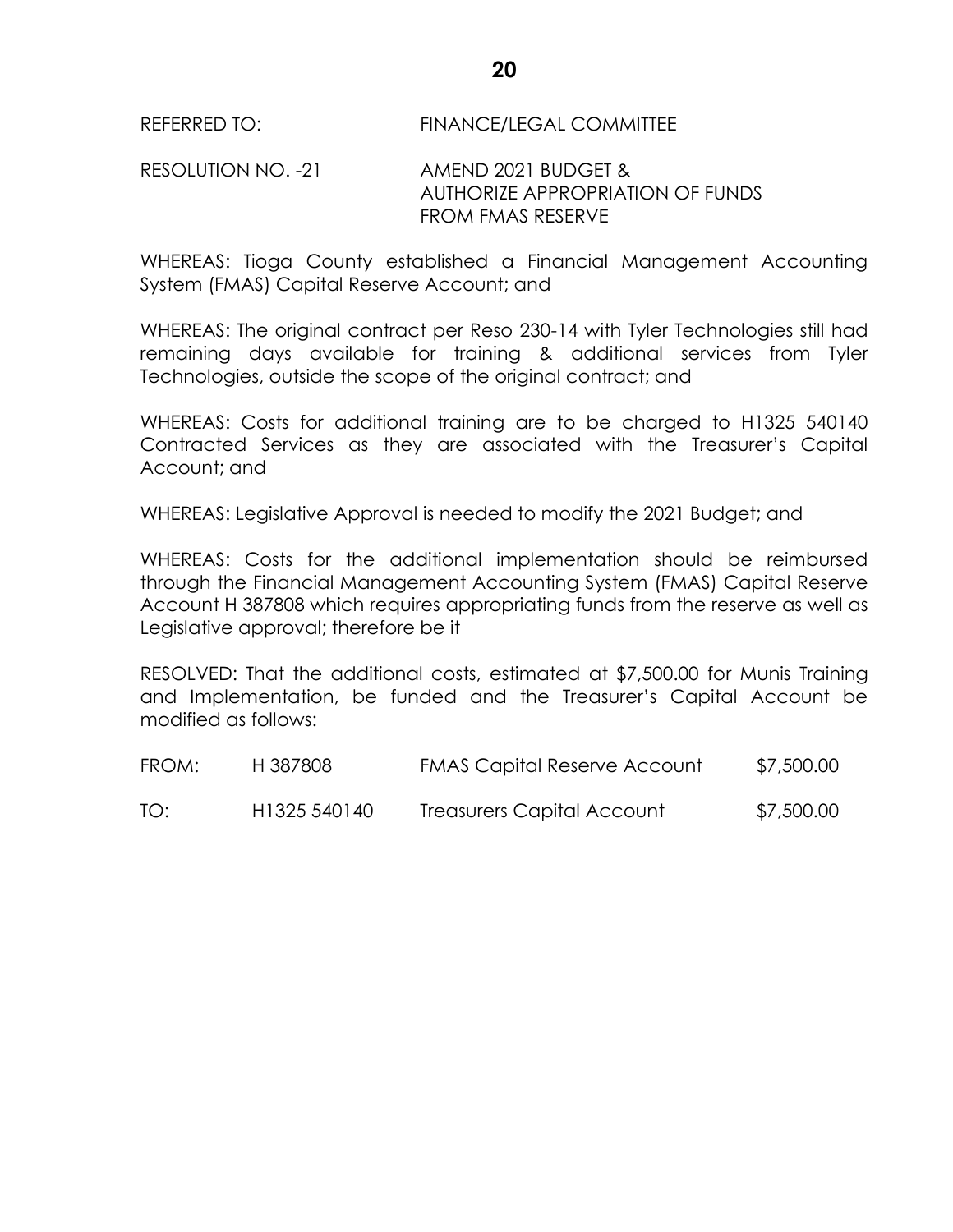#### REFERRED TO: FINANCE/LEGAL COMMITTEE

#### RESOLUTION NO. -21 AWARD 2021CRIMINAL JUSTICE DISCOVERY REFORM GRANT DISTRICT ATTORNEY

WHEREAS: The District Attorney's Office has been awarded a grant of \$119,933.00 from the New York State Division of Criminal Justice Services; and

WHEREAS: The grant will be used to offset expenses related to criminal justice services in Tioga County; therefore be it

RESOLVED: That the District Attorney's budget be allowed to accept the awarded Criminal Justice Discovery Reform Grant in the amount of \$119,933.00.

To: A1165 430891 State Aid Grant-Discovery Reform \$119,933.00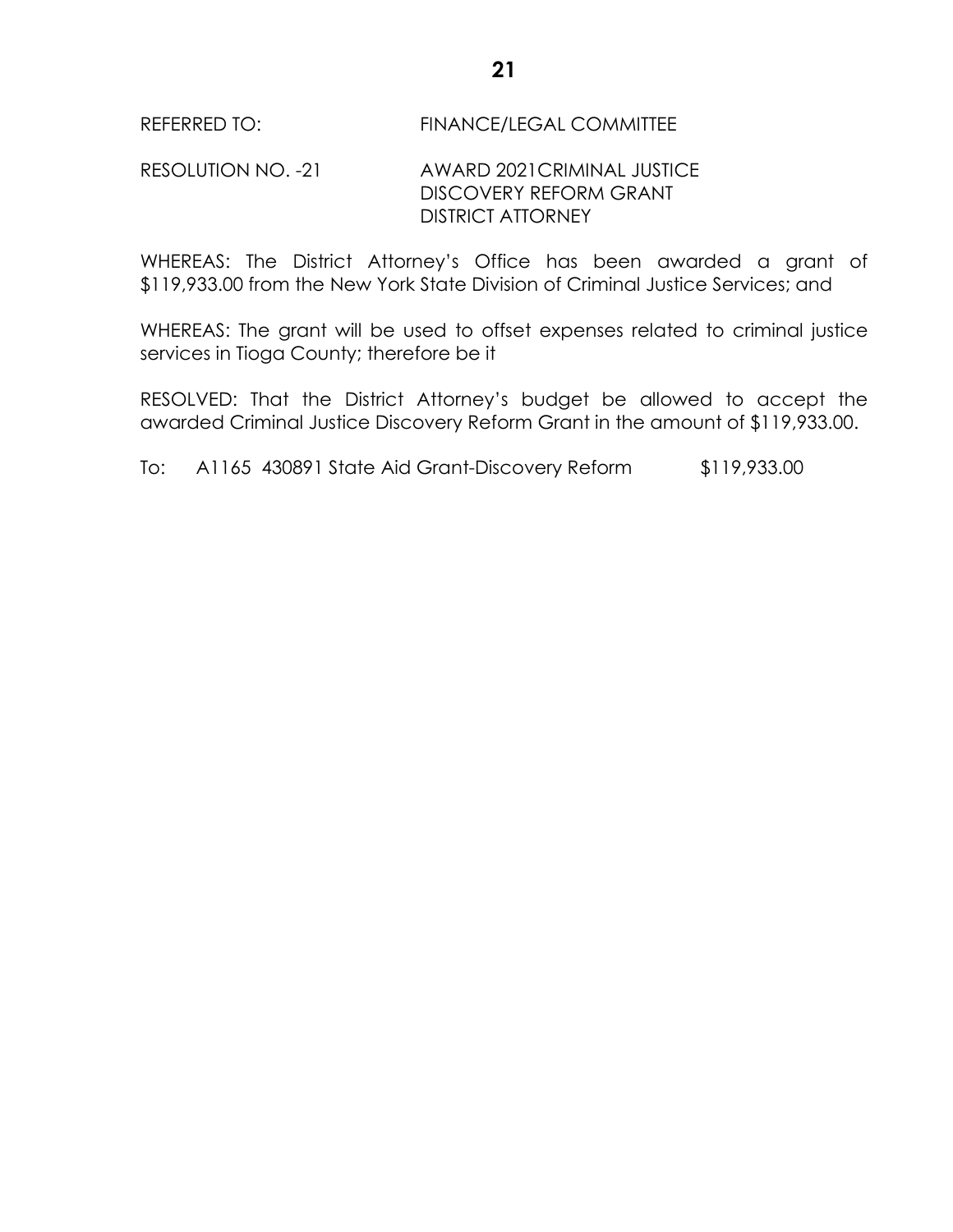#### RESOLUTION NO. -21 AWARD 2021 EMERGENCY MANAGEMENT PLANNING GRANT (EMPG21) EMERGENCY SERVICES

WHEREAS: The Tioga County Office of Emergency Services has been awarded a matching grant of \$23,664 by the New York State Division of Homeland Security and Emergency Services (NYSDHSES); and

WHEREAS: The matching grant will be used to offset \$23,664 of budgeted salary costs; therefore be it

RESOLVED: That the Emergency Services Office be allowed to accept the awarded 2021 Emergency Management Planning Grant in the amount of \$23,664 and appropriate it to account A3640.443050.EMPG21 Federal Aid-Civil Defense.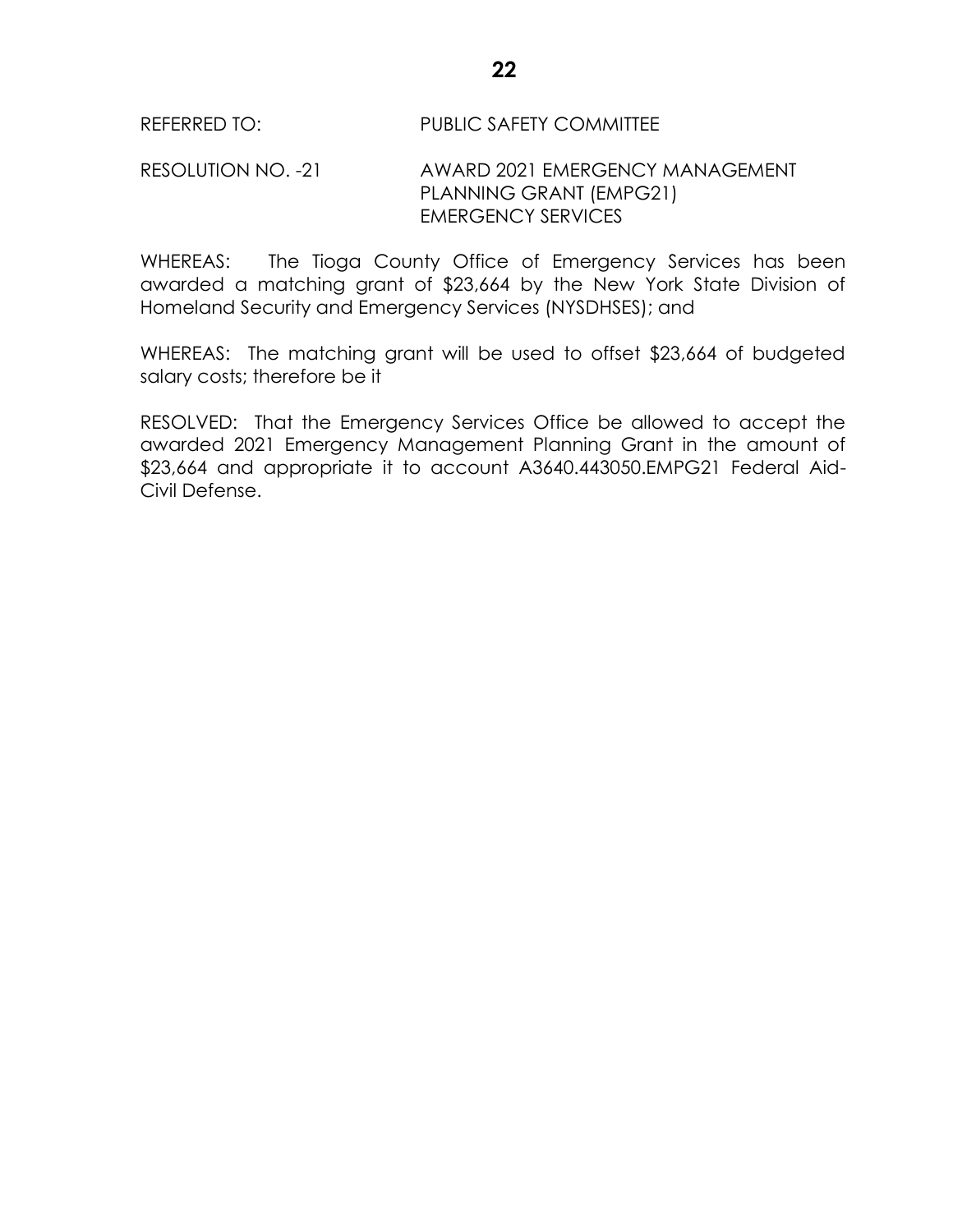| REFERRED TO: | <b>ITCS COMMITTEE</b>    |
|--------------|--------------------------|
|              | <b>FINANCE COMMITTEE</b> |
|              |                          |

RESOLUTION NO. -21 AUTHORIZE THE TRANSFER OF FUNDS FOR ITCS

WHEREAS: ITCS is in need of a standup desk and chair; and

WHEREAS: The funds are available in another account; and

WHEREAS: The Information Technology CIO has approved the purchase of said items; therefore be it

RESOLVED: That the budgeted funds be transferred as follows:

|     | From: A1680 540420           | \$531.00             |
|-----|------------------------------|----------------------|
| To: | A1680 520070<br>A1680 520010 | \$171.00<br>\$360.00 |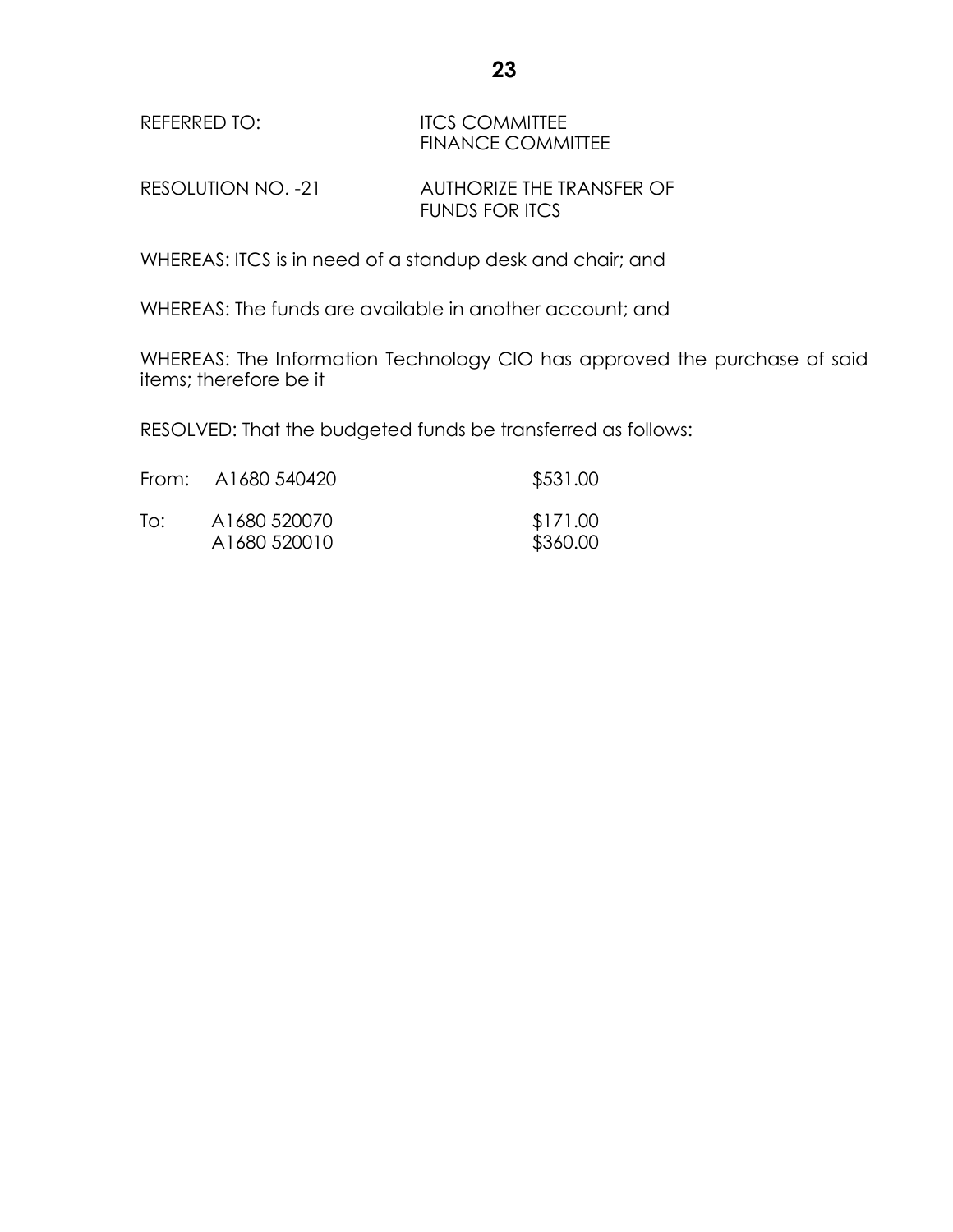RESOLUTION NO. -21 TRANSFER OF FUNDS 2021BUDGET MODIFICATION COUNTY LIABILITY INSURANCE FUND

WHEREAS: The funds budgeted for 2021 CI1910 540270 Insurance Premiums will be exceeded in November 2021; and

WHEREAS: The 2021 CI1930 540270 Liability Claims has budgeted funds available for transfer; and

WHEREAS: Transfer of funds and budget modifications require Legislative approval; therefore be it

RESOLVED: That budgeted funds be transferred as follows:

| From: | CI1930 540270 Insurance Claims   | \$4,000.00 |
|-------|----------------------------------|------------|
| To:   | CI1910 540270 Insurance Premiums | \$4,000.00 |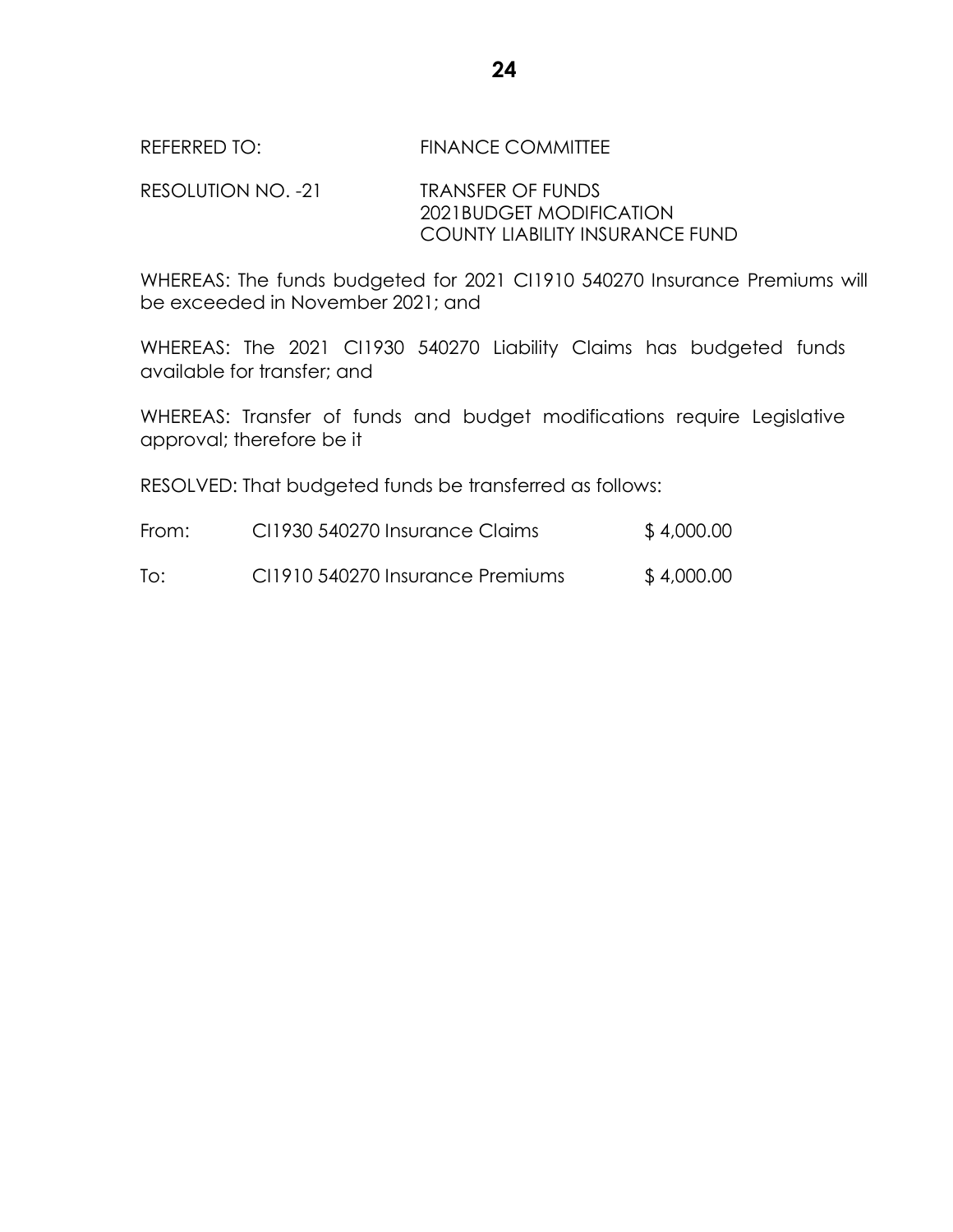## REFERRED TO: PERSONNEL COMMITTEE FINANCE COMMITTEE

#### RESOLUTION NO. –21 TRANSFER OF FUNDS WORKERS' COMPENSATION

WHEREAS: The Tioga County Self-Insurance Plan has received notification from Midwest Employers Casualty Company that an audit of the payroll figures for the period of January 1, 2020 through January 1, 2021 submitted for our workers' compensation Specific Excess Insurance has resulted in additional premium due in the amount of \$13,109.00; and

WHEREAS: There is currently only \$8,409.00 remaining in S1722.40 (540270) Insurance-Liability; therefore be it

RESOLVED: That the following sums be transferred:

- From: Workers' Compensation Account S1720.40 (540380) \$4,700.00
- To: Workers' Compensation Account S1722.40 (540270) \$4,700.00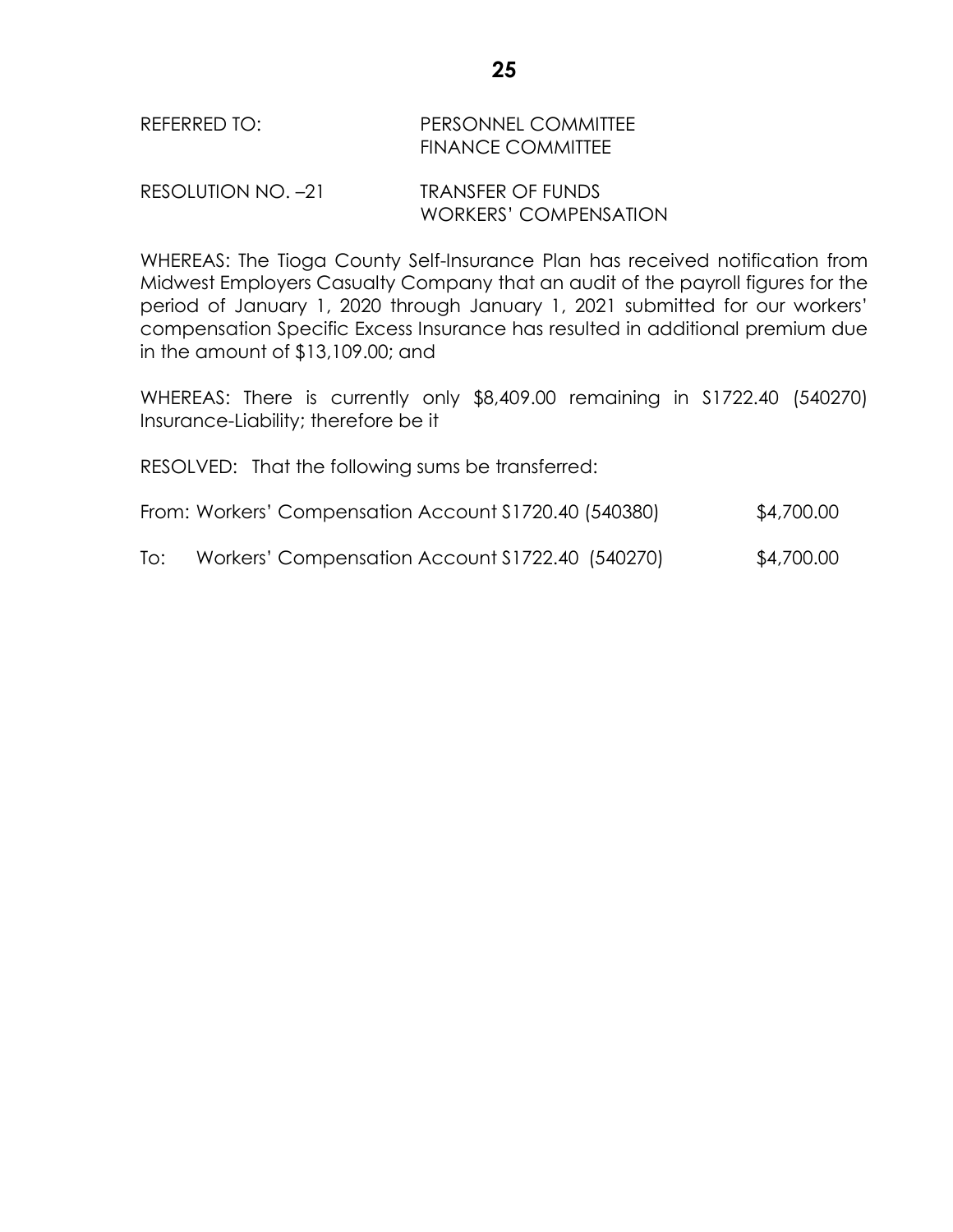REFERRED TO: HEALTH & HUMAN SERVICES COMMITTEE FINANCE COMMITTEE

RESOLUTION NO. -21 TRANSFER OF FUNDS BUDGET MODIFICATION MENTAL HYGIENE

WHEREAS: Tioga County Mental Hygiene (TCMH) has received a request for an ergonomic chair accompanied by a doctor's note for one of its employees; and

WHEREAS: TCMH has determined other chairs in the clinic are in need of replacement at this time; and

WHEREAS: TCMH has determined the amount of additional funding needed to fulfil this request within its own budget, yet this will require a budget modification and transfer of funds; and

WHEREAS: Transfer of funds requires Legislative approval; therefore be it

RESOLVED: That the Mental Hygiene budget be modified and funds be transferred as follows:

From: A4310 540130 Contracts \$ 1,000.00 To: A4309 520070 Chairs \$ 1,000.00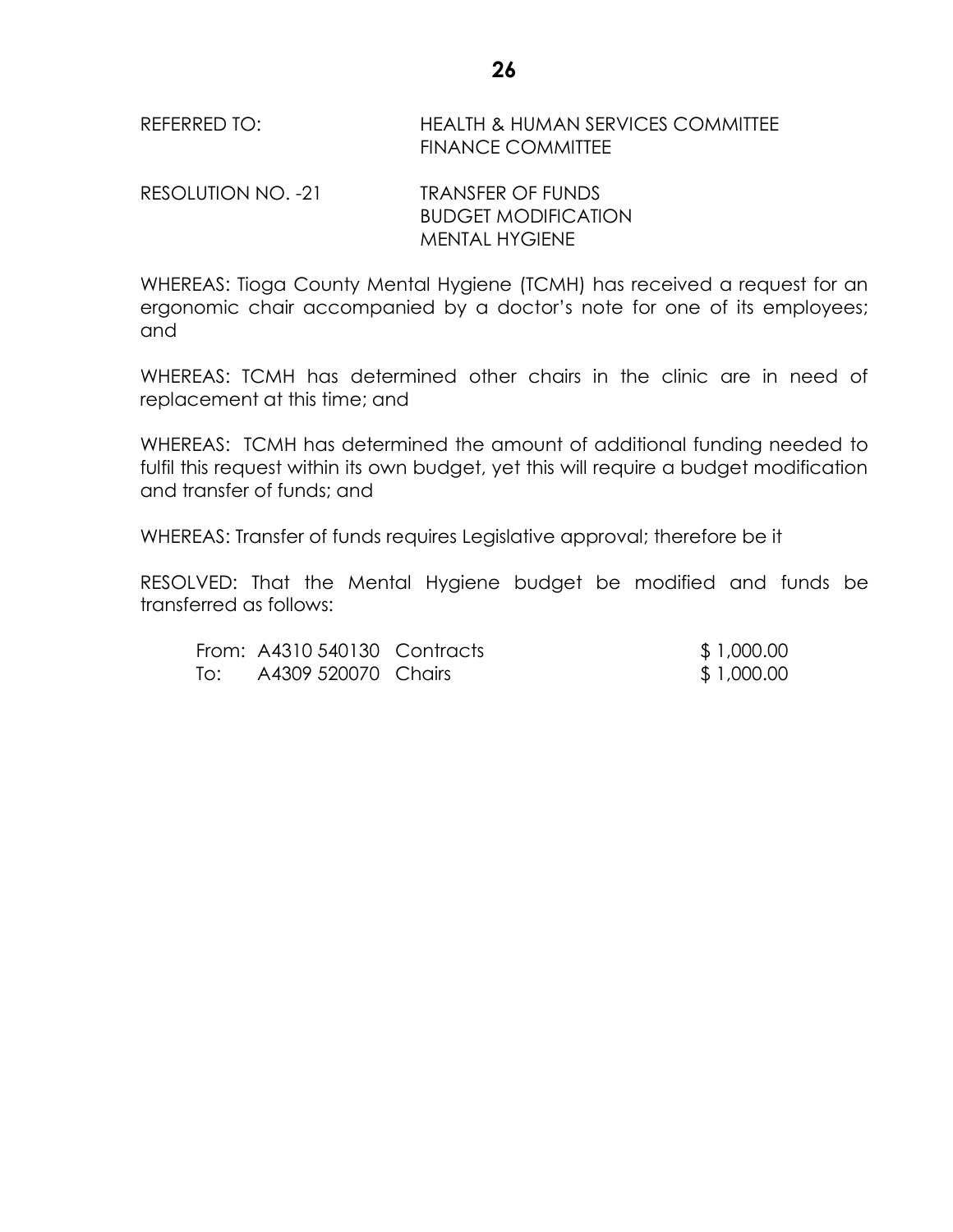# REFERRED TO: HEALTH & HUMAN SERVICES COMMITTEE FINANCE COMMITTEE

## RESOLUTION NO. - APPROPRIATION OF FUNDS AND AMEND 2021 BUDGET SOCIAL SERVICES

WHEREAS: Due to supplemental LIHEAP funds received under the American Rescue Plan Act (ARPA) of 2021, districts are receiving additional 2020-2021 allocations from the Office of Temporary and Disability Assistance for HEAP administrative costs; and

WHEREAS: The department has identified the need to replace desktop scanners and a fax machine; and

WHEREAS: Appropriation of funds and budget modification requires legislative approval; therefore be it

RESOLVED: That funding be appropriated as follows:

|     | From: A6010.446100 Federal Aid: Administration | \$25,000 |
|-----|------------------------------------------------|----------|
| To: | A6010.520200 Office Equipment                  | \$25,000 |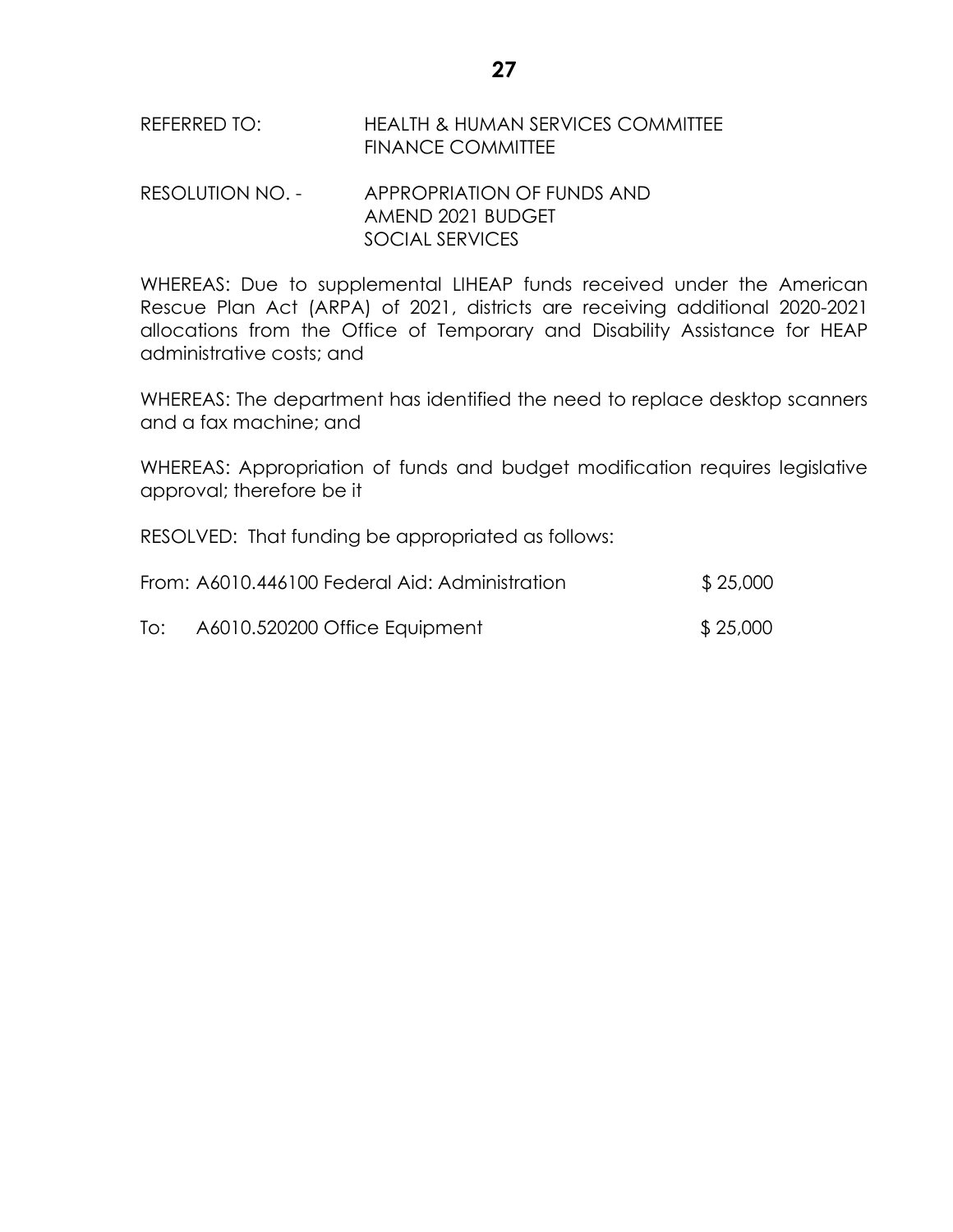REFERRED TO: HEALTH & HUMAN SERVICES COMMITTEE FINANCE COMMITTEE

RESOLUTION NO. - 21 APPROPRIATION OF FUNDS AND AMEND 2021 BUDGET SOCIAL SERVICES

WHEREAS: Additional funding has been awarded to Tioga County Department of Social Services from the Office of Children and Family Services for Non-Residential Domestic Violence Services; and

WHEREAS: A New Hope Center is the approved Non-Residential Domestic Violence Program in Tioga County; and

WHEREAS: Appropriation of funds and budget modification requires legislative approval; therefore be it

RESOLVED: That funding be appropriated as follows:

|     | From: A6010.446100 Federal Aid: Administration | \$41,418 |
|-----|------------------------------------------------|----------|
| To: | A6010.540140 Contracting Services              | \$41,418 |

And be it further

RESOLVED: Available funds on 12/31 of the original \$41,418 will be carried forward into the New Year.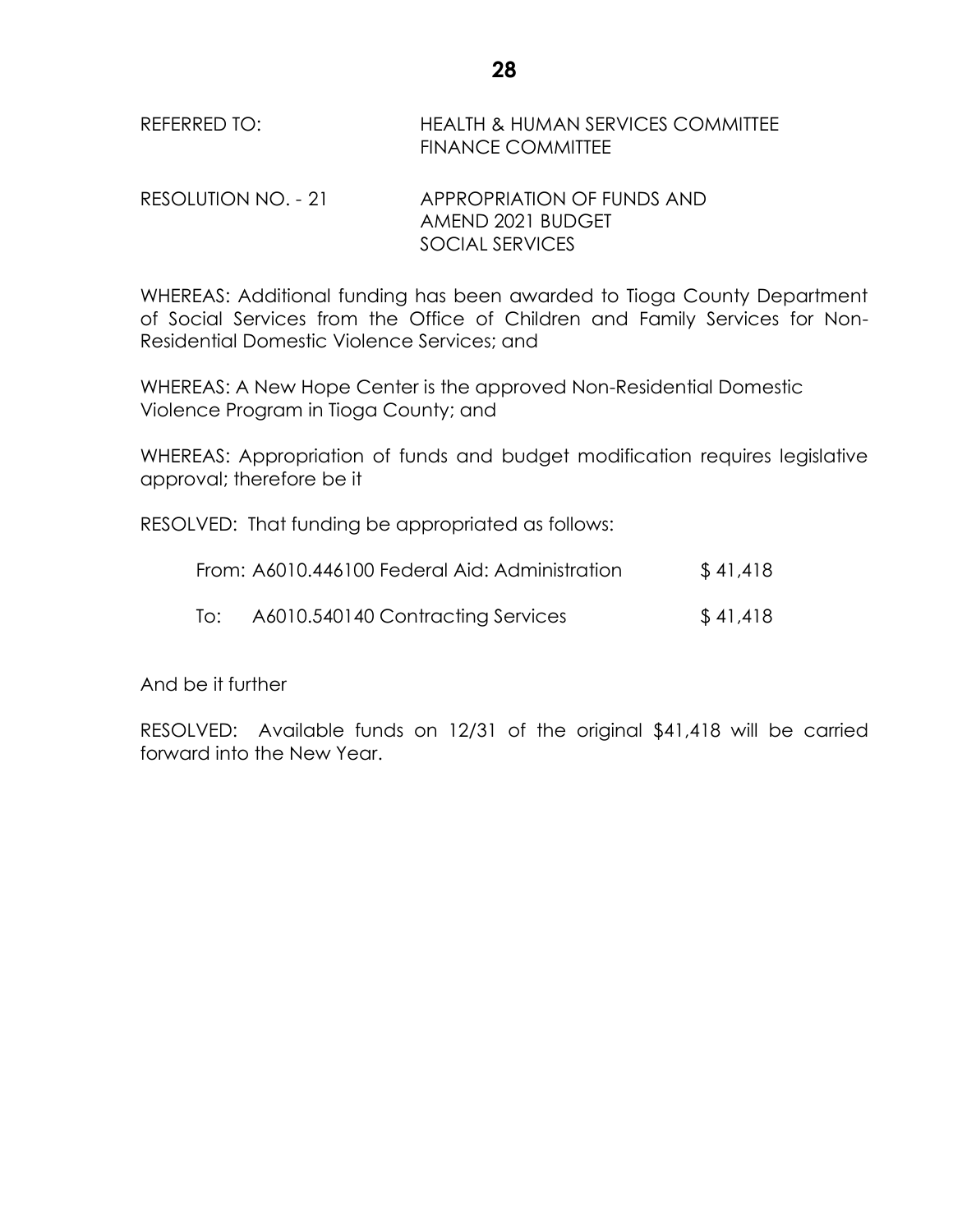| REFERRED TO: |
|--------------|
|--------------|

## HEALTH & HUMAN SERVICES FINANCE COMMITTEE RESOLUTION NO. -21 APPROPRIATION OF FUNDS AND AMEND 2021 BUDGET SOCIAL SERVICES

WHEREAS: The County of Tioga has received Federal 5311 funds granted by the Federal Transit Administration and the New York State Department of Transportation; and

WHEREAS: Federal Transit Administration and New York State Department of Transportation have granted these funds to be used to support mobility management services; and

WHEREAS: Tioga County has a contract with Rural Health Network of South Central New York to provide these services; and

WHEREAS: Appropriation of funds and budget modification requires legislative approval; therefore be it

RESOLVED: That funding be appropriated as follows:

| A 5630.430900 State Aid-Transportation   | \$92,617.00  |
|------------------------------------------|--------------|
| A 5630.440900 Federal Aid-Transportation | \$740,922.00 |
| A 5630.540140 Contracting Services       | \$833,539.00 |

And be it further

RESOLVED: Available funds on 12/31 of the original \$833,539.00 will be carried forward into the New Year.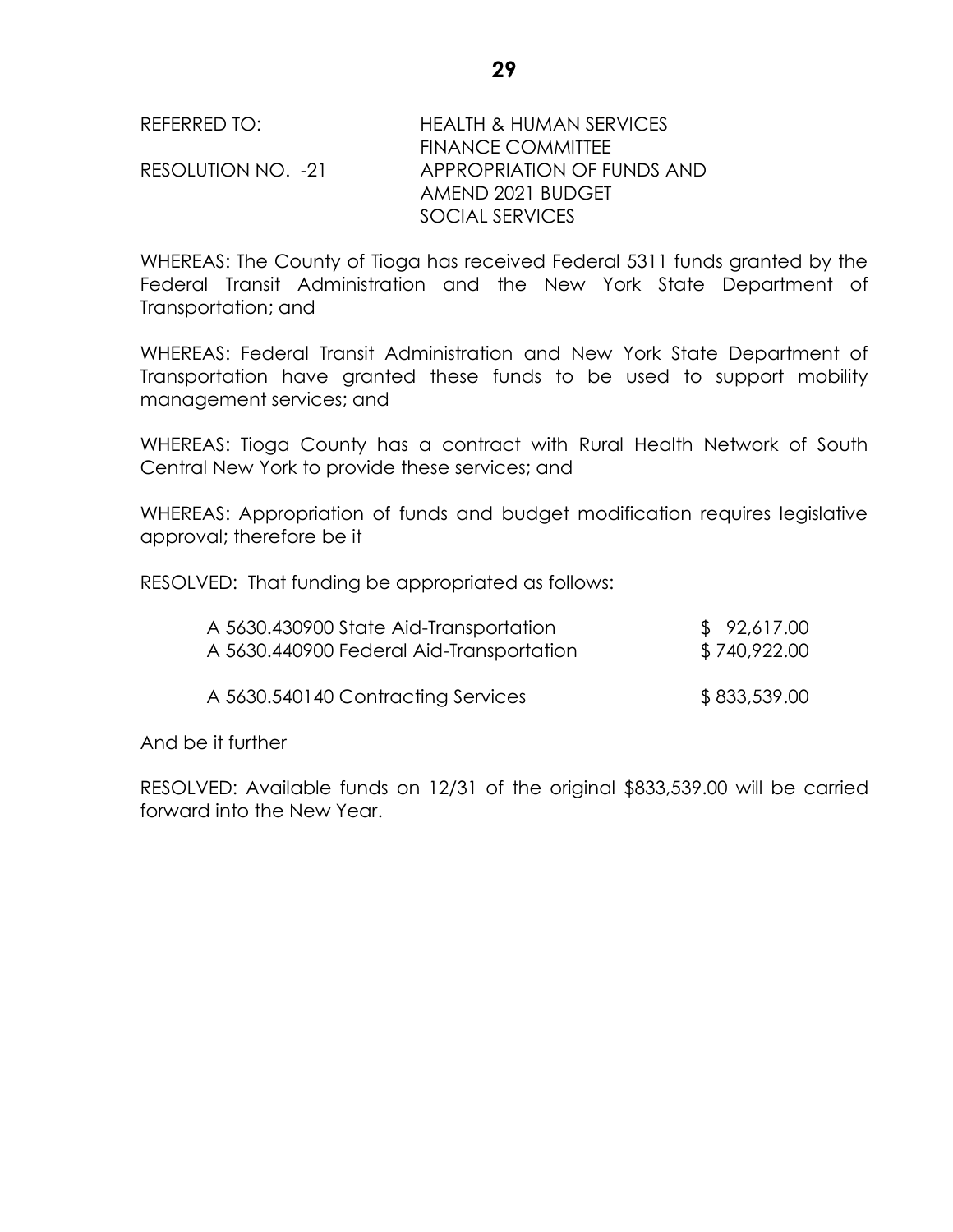| REFERRED TO: | <b>PUBLIC SAFETY COMMITTEE</b> |
|--------------|--------------------------------|
|              | <b>FINANCE COMMITTEE</b>       |

RESOLUTION NO. -21 APPROPRIATION OF FUNDS 2021-2022 NYS STOP DWI HIGH VISIBILITY ENGAGEMENT GRANT STOP DWI

WHEREAS: The NYS STOP-DWI Foundation Board has awarded a High Visibility Engagement grant of \$15,000 (contract #C002527) to Tioga County STOP-DWI; and

WHEREAS: Appropriation of funds and budget modification requires Legislative approval; therefore be it

RESOLVED: That the 2021-2022 NYS STOP DWI High Visibility Engagement grant (contract #C002527) be appropriated as follows:

FROM: A3315-445890-CRK21 Federal Aid-Other Transp NPSP \$15,000

TO: A3315-540590-CRK21 Services Rendered-STOP DWI \$15,000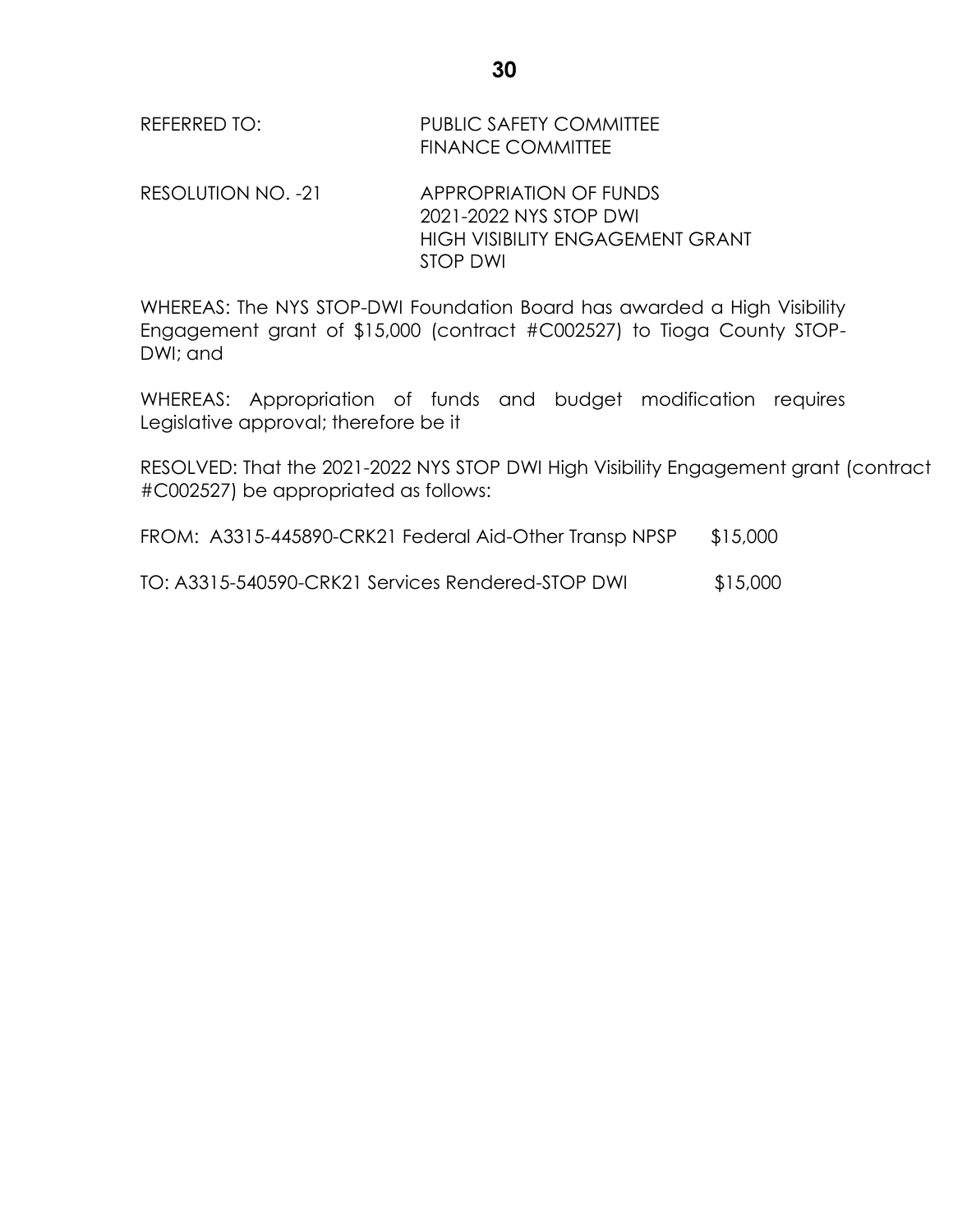#### REFERRED TO: PUBLIC WORKS COMMITTEE FINANCE COMMITTEE

RESOLUTION NO. -21 AMEND CAPITAL BUDGET AND TRANSFER FUNDS FOR FIRE TRUCK – PUBLIC WORKS

WHEREAS: The Commissioner of Public Works has budgeted for the purchase of a fire truck within the 2022 Capital Budget; and

WHEREAS: The Newark Valley Fire Department has a used fire truck in good working order that they are selling now; and

WHEREAS: Cost savings was achieved in another 2021 Capital Reserve Budget line and legislative approval is needed to authorize all Capital Reserve expenses and Capital Budget Amendments and Transfers; therefore be it

RESOLVED: That the Tioga County Legislature authorize the following transfer of funds and amend the Capital Budget:

|     | From: H5130.521910 | Chipper    | \$22,000.00 |
|-----|--------------------|------------|-------------|
| To: | H5130.521063       | Fire Truck | \$22,000.00 |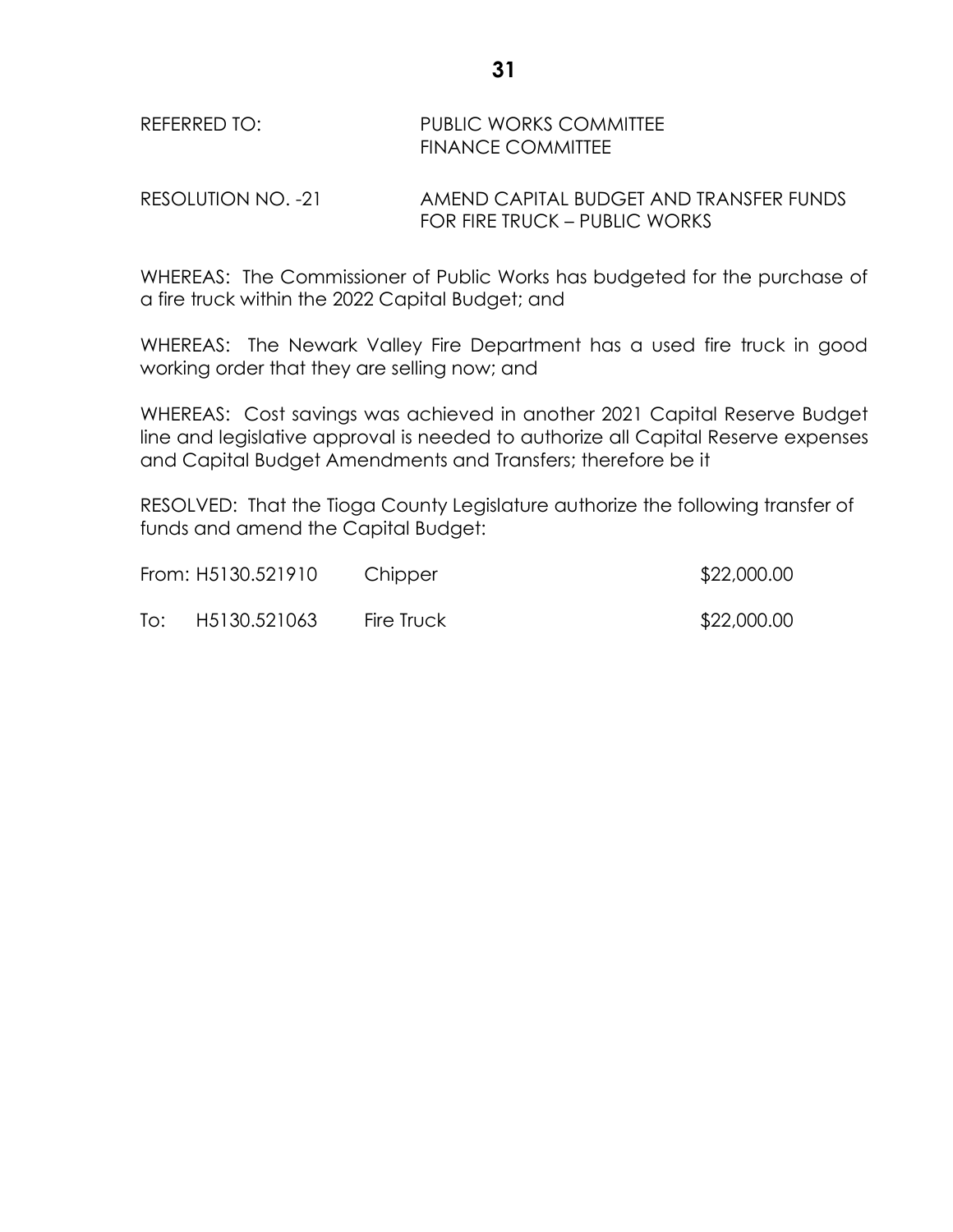RESOLUTION NO. -21 RATIFY COLLECTIVE BARGAINING AGREEMENT (CSEA)

WHEREAS**:** Tioga County and CSEA Unit #8850 have been negotiating a successor agreement to the 2018-2020 collective bargaining agreement; and

WHEREAS: The parties had previously reached an agreement to extend the 2020 terms through 2021 in light of the pandemic and financial uncertainties resulting therefrom; and

WHEREAS**:** The CSEA members ratified an agreement for 2021-2024 at a vote on October 13, 2021; therefore be it

RESOLVED: That the County Legislature hereby ratifies the 2021-2024 Collective Bargaining Agreement; and be it further

RESOLVED: That the Chair of the Legislature, along with the Sheriff, is authorized to sign the Agreement as a joint employer; and be it further

RESOLVED: That the County Legislature does hereby agree to implement the funds necessary to carry out the terms and provisions of said contract.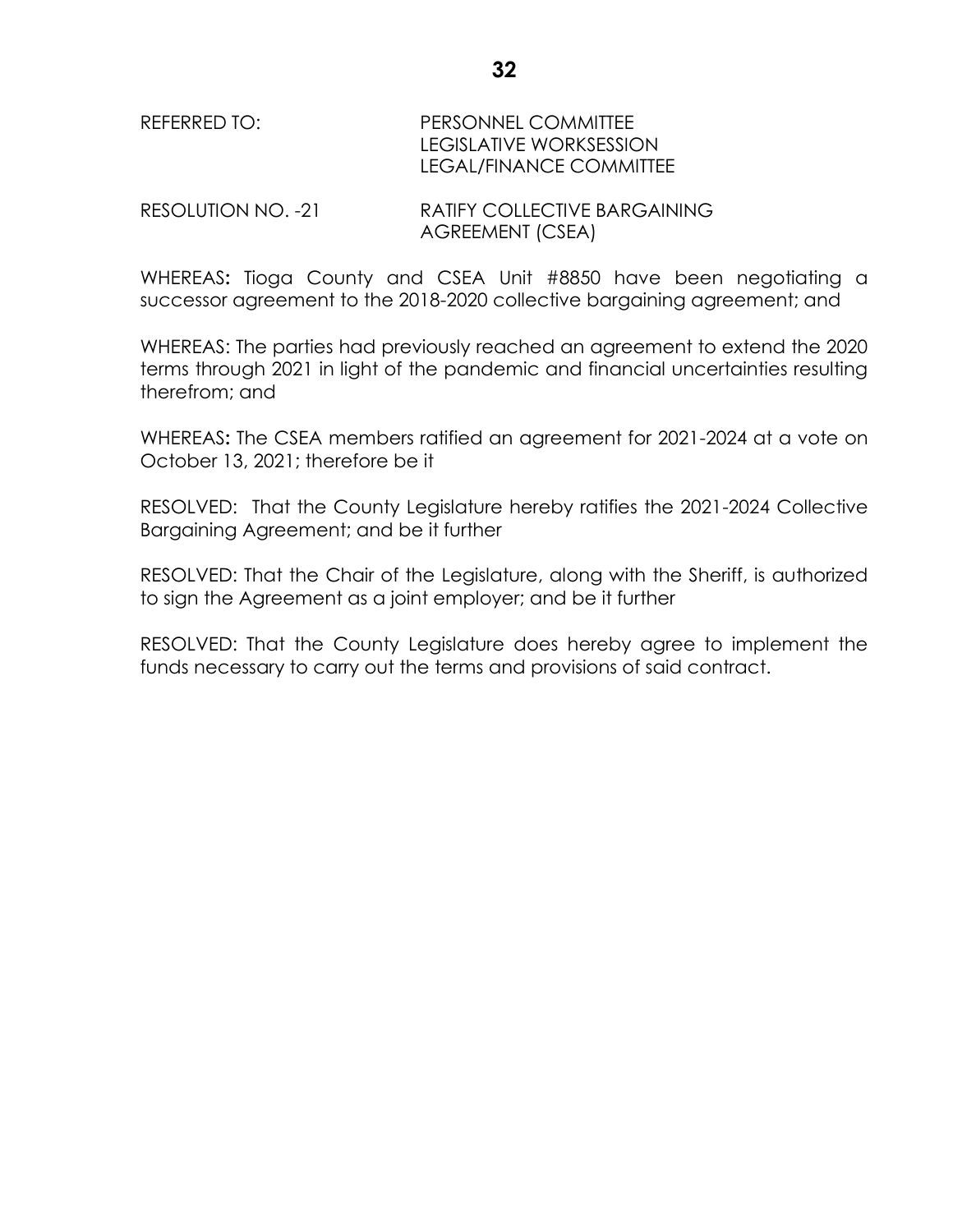## REFERRED TO: PUBLIC SAFETY COMMITTEE PERSONNEL COMMITTEE

#### RESOLUTION NO. -21 ABOLISH AND CREATE POSITIONS SHERIFF'S OFFICE

WHEREAS: Legislative approval is required to abolish and create any position within a Tioga County department or office; and

WHEREAS: After discussing with the Personnel Officer, the Sheriff has determined he can better address staffing needs and workload by abolishing certain vacant part-time positions in order to create a full-time Cook position; therefore be it

RESOLVED: That one (1) vacant, part-time Cook position (\$15.05 per hour) and one (1) one vacant part-time Deputy Sheriff position (\$20.55 per hour) shall be abolished effective November 10, 2021; and be it further

RESOLVED: That one (1) full-time Cook position (\$39,918 per year) shall be created effective November 10, 2021; and be it further

RESOLVED: That the Sheriff's 2021 authorized full-time headcount shall increase to 108 and his part-time headcount shall decrease to 7.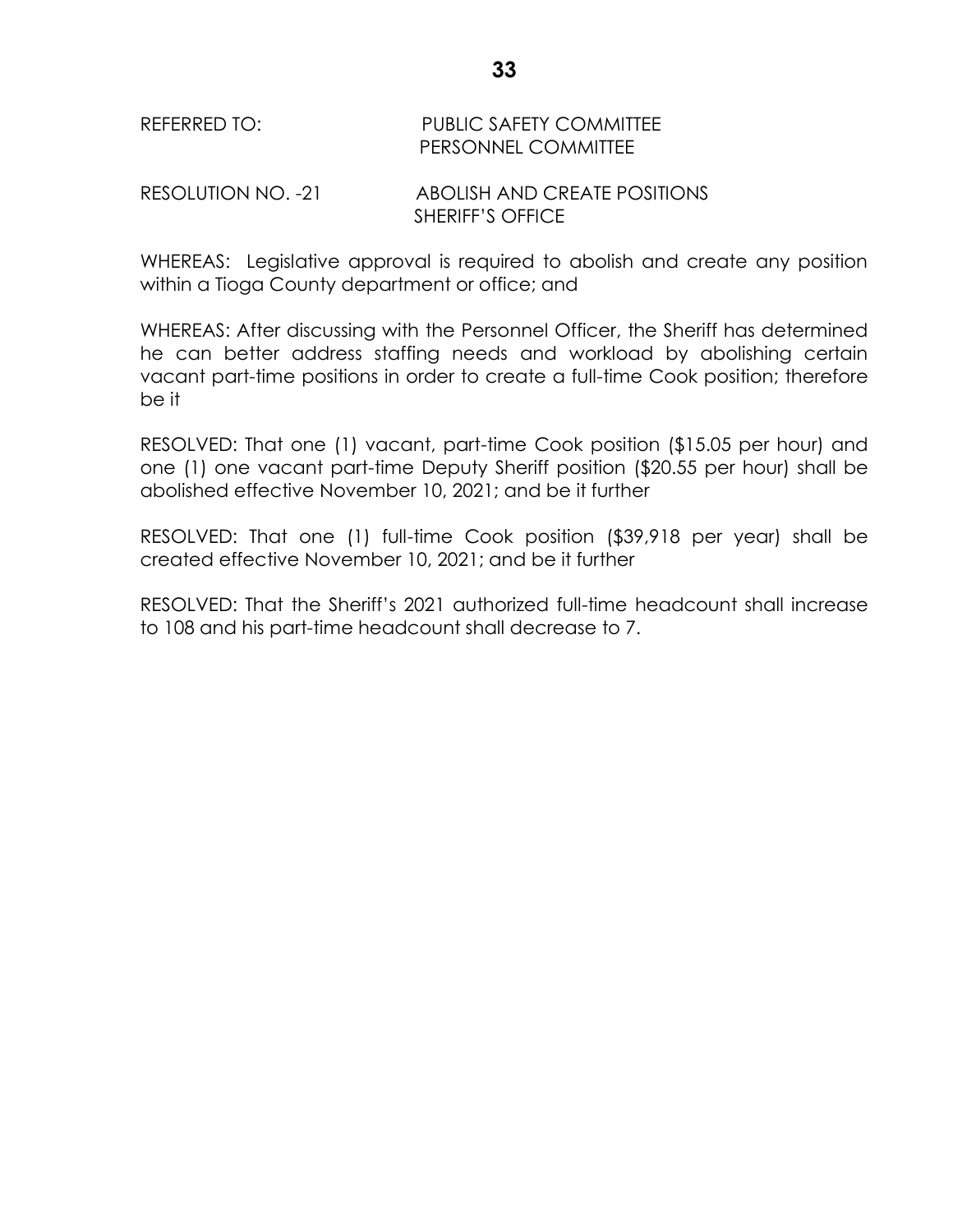| REFERRED TO:       | PUBLIC SAFETY COMMITTEE<br>PERSONNEL COMMITTEE                                                                                    |
|--------------------|-----------------------------------------------------------------------------------------------------------------------------------|
| RESOLUTION NO. -21 | AUTHORIZE CREATION OF POSITIONS:<br>ONE (1) SKILLS INSTRUCTOR (PT) AND<br>ONE (1) VICTIM HELPER (PT)<br><b>EMERGENCY SERVICES</b> |

WHEREAS: Legislative approval is required for position reclassifications; and

WHEREAS: A need exists to create additional part-time positions for staff to work within the Department of Emergency Services' training program for Emergency Medical Technicians; and

WHEREAS: The Director of Emergency Services submitted a New Position Duties Statement to create the additional positions and the Personnel Officer has determined the appropriate classifications; therefore be it

RESOLVED: That the Legislature hereby authorizes the creation of one (1) Skills Instructor (PT) at the hourly rate of \$13.11, and one (1) Victim Helper (PT) at the hourly rate of \$12.50 retroactive to September 26, 2021; and be it further

RESOLVED: That the Department of Emergency Services' authorized headcount for 2021 shall increase from 8 to 10.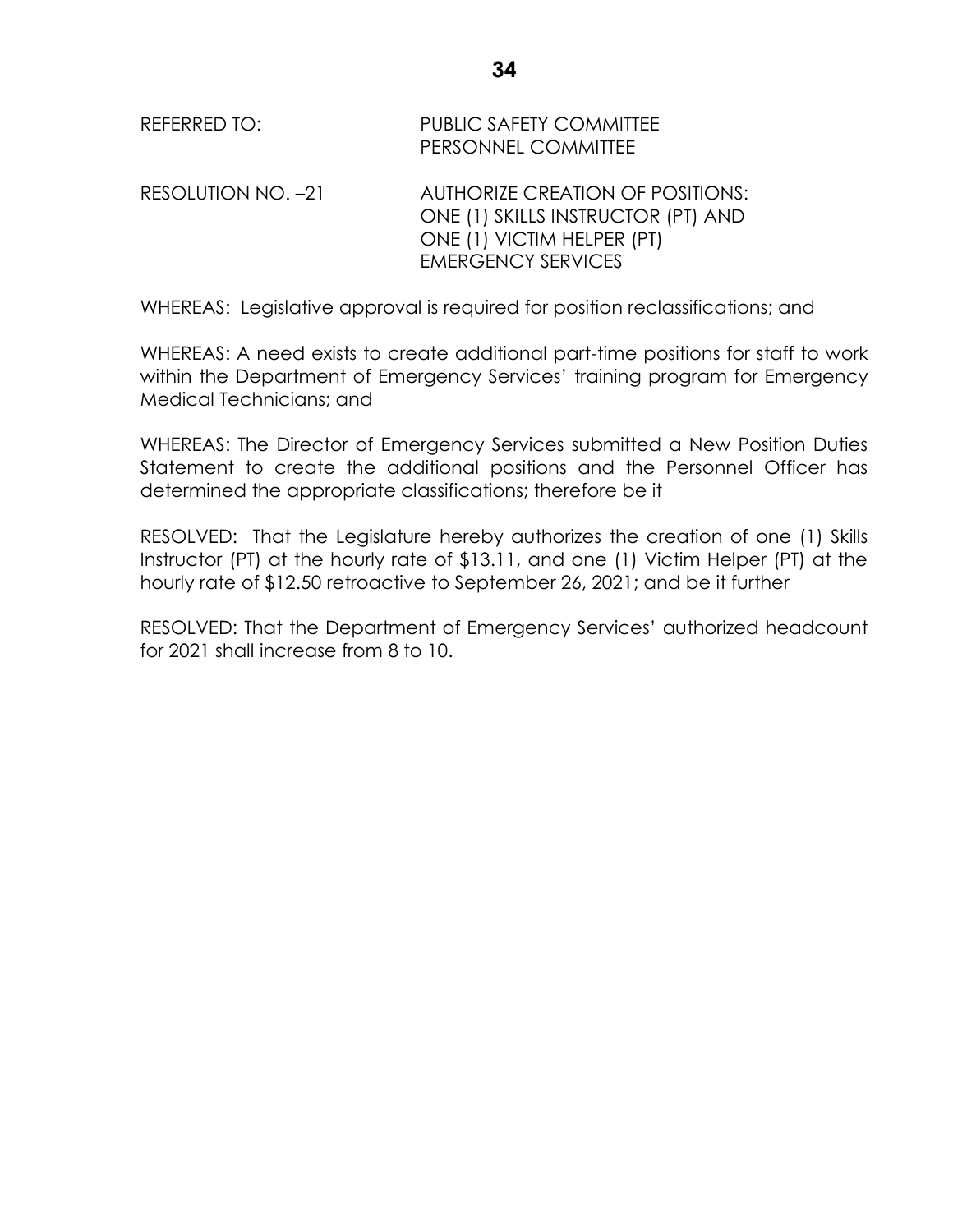REFERRED TO: ADMINISTRATIVE SERVICES COMMITTEE PERSONNEL COMMITTEE RESOLUTION NO. -21 AUTHORIZE SALARY REALLOCATION WITHIN CSEA SALARY SCHEDULE FOR TITLES WITHIN DEPARTMENT OF MOTOR VEHICLES COUNTY CLERK'S OFFICE

WHEREAS: Legislative approval is required for a title's salary reallocation; and

WHEREAS: On September 8, 2021, the Personnel Department received position description questionnaires from Joyce Costantini, Supervisor Motor Vehicle Bureau (CSEA SGVII, \$36,622-\$37,322); Lisa Chandler, Principal Motor Vehicle License Clerk (CSEA SG VI, \$32,286-\$32,986); Cheryl Heffernan, Robert Palanza, Alicia Ross, and Willetta Ryder, Motor Vehicle License Clerks (CSEA SG IV, \$28,352–29,052) all of whom work within the Department of Motor Vehicles under the County Clerk's Office; and

WHEREAS: A desk audit occurred and involved the review of work tasks performed by the employees as well as current salary allocation; and

WHEREAS: The Personnel Officer has made a determination that due to the supervisory functions (evaluations, leave time approvals, involvement with disciplinary matters, and transaction audits) of the Supervisor of Motor Vehicle Bureau title; the knowledge base requirements and training responsibilities of the Principal Motor Vehicle License Clerk; and the level of customer service interaction of the Motor Vehicle License Clerks in comparison with other titles within the current CSEA salary grade structure, there is justification to request a salary reallocation; therefore be it

RESOLVED: That the title of Supervisor Motor Vehicle Bureau shall be reallocated from CSEA Salary Grade VII to CSEA Salary Grade XI (\$44,572-45,272); the title of Principal Motor Vehicle License Clerk shall be reallocated from CSEA Salary Grade VI to CSEA Salary Grade VII (\$36,622-\$37,322); the title of Senior Motor Vehicle License Clerk shall be reallocated from CSEA Salary Grade V to CSEA Salary Grade VI (\$32,286-\$32,986); and Motor Vehicle License Clerk shall be reallocated from CSEA Salary Grade IV to CSEA Salary Grade V (\$29,918- \$30,618) effective retroactive to September 8, 2021; and be it further

RESOLVED: That the 2021 annual salaries of current incumbents in said titles shall increase as follows: Joyce Costantini, \$7,950; Lisa Chandler, \$4,336; Cheryl Heffernan, Robert Palanza, Alicia Ross, and Willetta Ryder, \$1,566 (each), effective retroactive to September 8, 2021.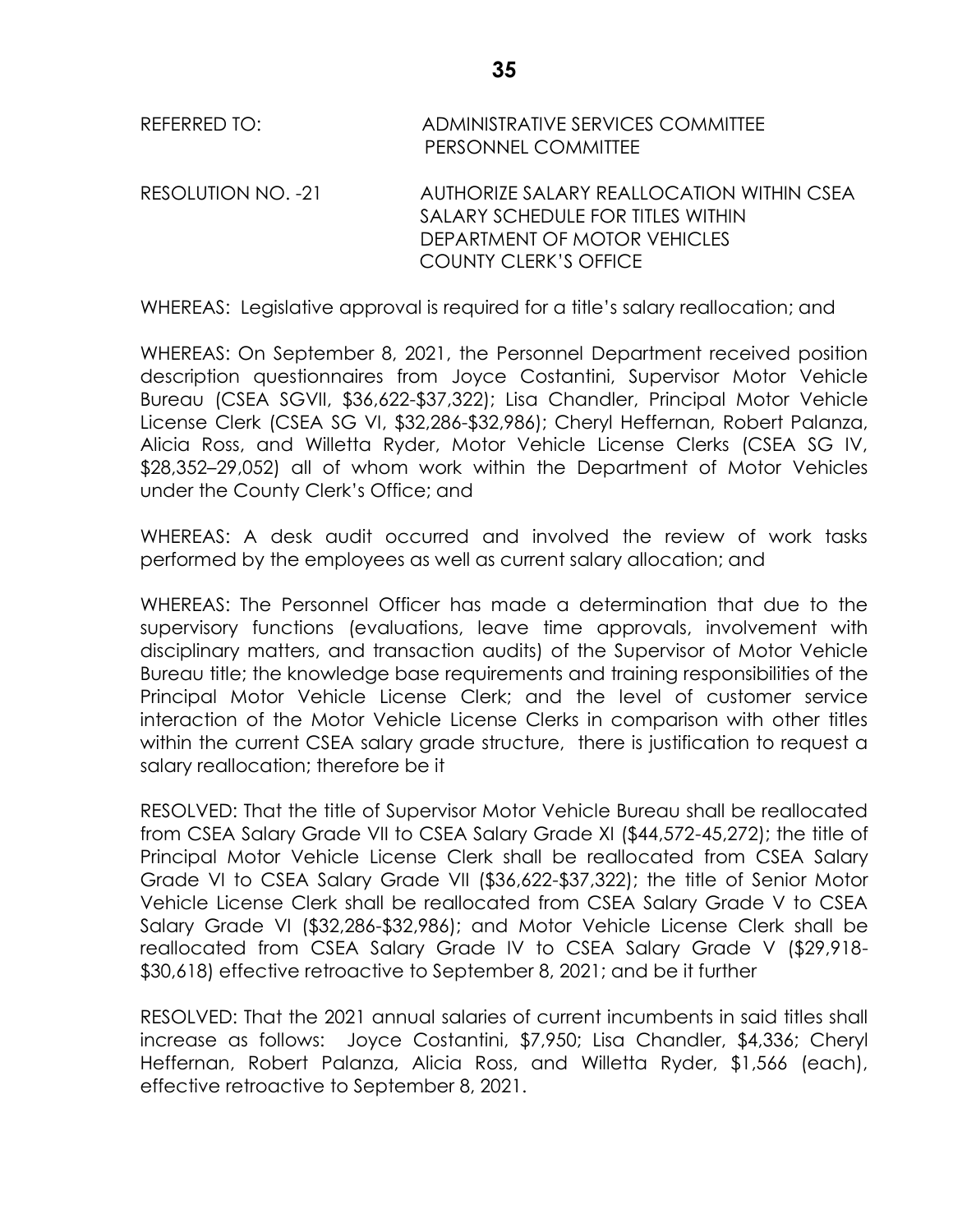| REFERRED TO:       | <b>ED&amp;P COMMITTEE</b><br>PERSONNEL COMMITTEE                                               |
|--------------------|------------------------------------------------------------------------------------------------|
| RESOLUTION NO. -21 | AUTHORIZATION TO CREATE<br><b>FULL-TIME EDUCATION WORKFORCE</b><br><b>COORDINATOR POSITION</b> |
|                    | ECONOMIC DEVELOPMENT & PLANNING                                                                |

WHEREAS: Legislative approval is required for the creation of any position within a Tioga County department; and

WHEREAS: The Director of Economic Development & Planning has met with various committees and school district administrators and would like to create a full-time position which will work with area school districts and employers to match students with employment opportunities; and

WHEREAS: The Personnel Officer has met with the Director of Economic Development and Planning and has reviewed the description of work duties for the proposed Education Workforce Coordinator position; and

WHEREAS: The Education Workforce Coordinator position will be funded by way of grant funds for a three (3) year period and will be reviewed and re-evaluated after two (2) years and again at the end of the three (3) year period; therefore be it

RESOLVED: That a full-time position titled Education Workforce Coordinator be created at an annual Non-union salary (\$43,000 – \$53,000) effective November 10, 2021; and be it further

RESOLVED: The Director of Economic Development & Planning is authorized to fill said full-time vacancy provisional pending successful completion of civil service examination requirements; and be it further

RESOLVED: That the Department of Economic Development & Planning's authorized full-time headcount for 2021 shall increase from 7 to 8.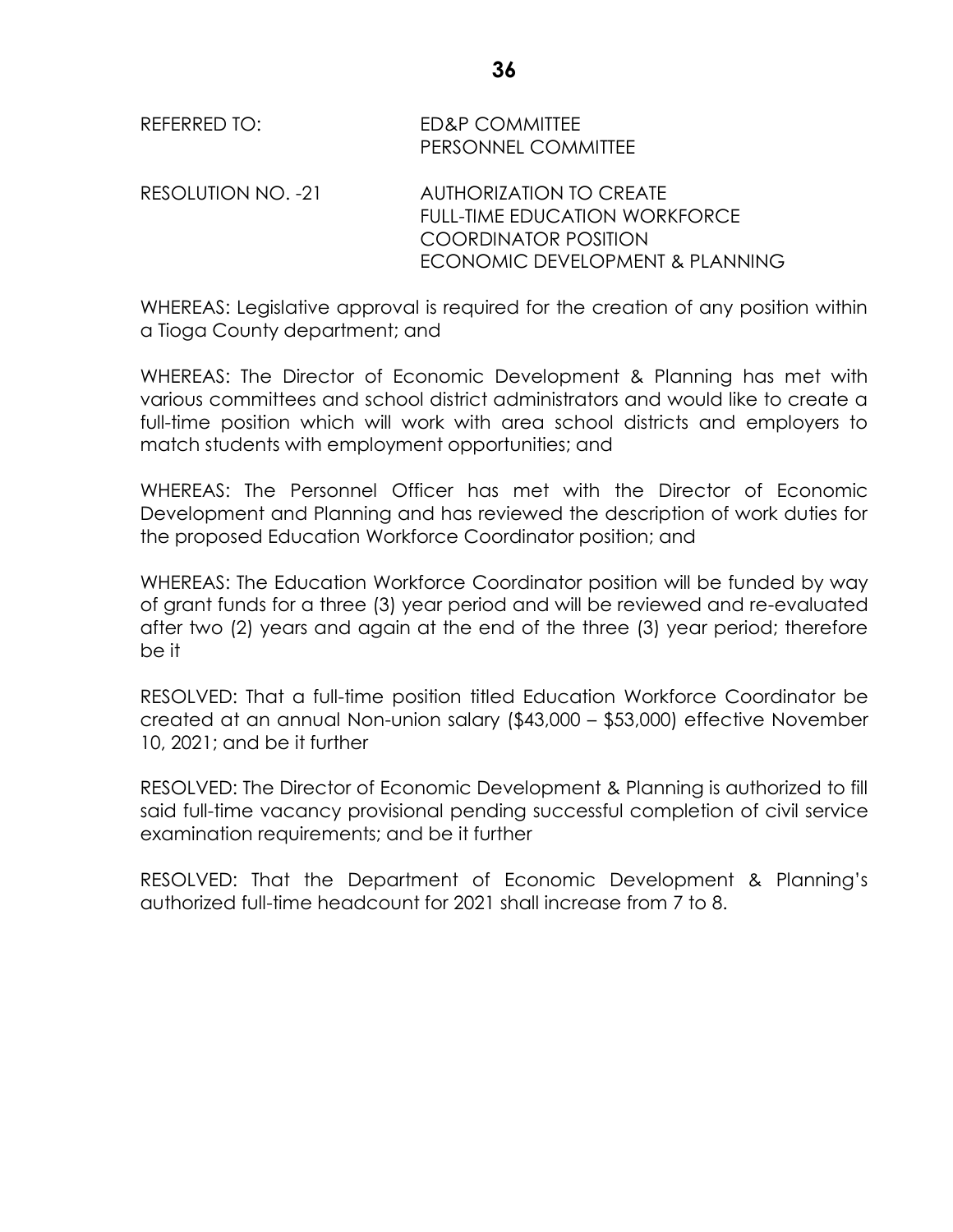## REFERRED TO: PERSONNEL COMMITTEE FINANCE COMMITTEE

RESOLUTION NO. -21 AUTHORIZE APPOINTMENT OF ACCOUNTANT TREASURER'S OFFICE

WHEREAS: Legislative approval is required for any appointment to a nonunion position within Tioga County; and

WHEREAS: The position of Accountant became vacant as of September 10, 2021 within the Treasurer's Office; and

WHEREAS: The Treasurer has conducted a recruitment search and has identified a desirable candidate; therefore be it

RESOLVED: That Angela Zito is provisionally appointed to the title of Accountant, pending successful completion of civil service examination requirements, at an annual, non-union salary of \$42,320, effective November 10, 2021; and be it further

RESOLVED: That Ms. Zito may receive an increase after 6 months contingent upon a satisfactory evaluation, per the Non-Union benefits policy.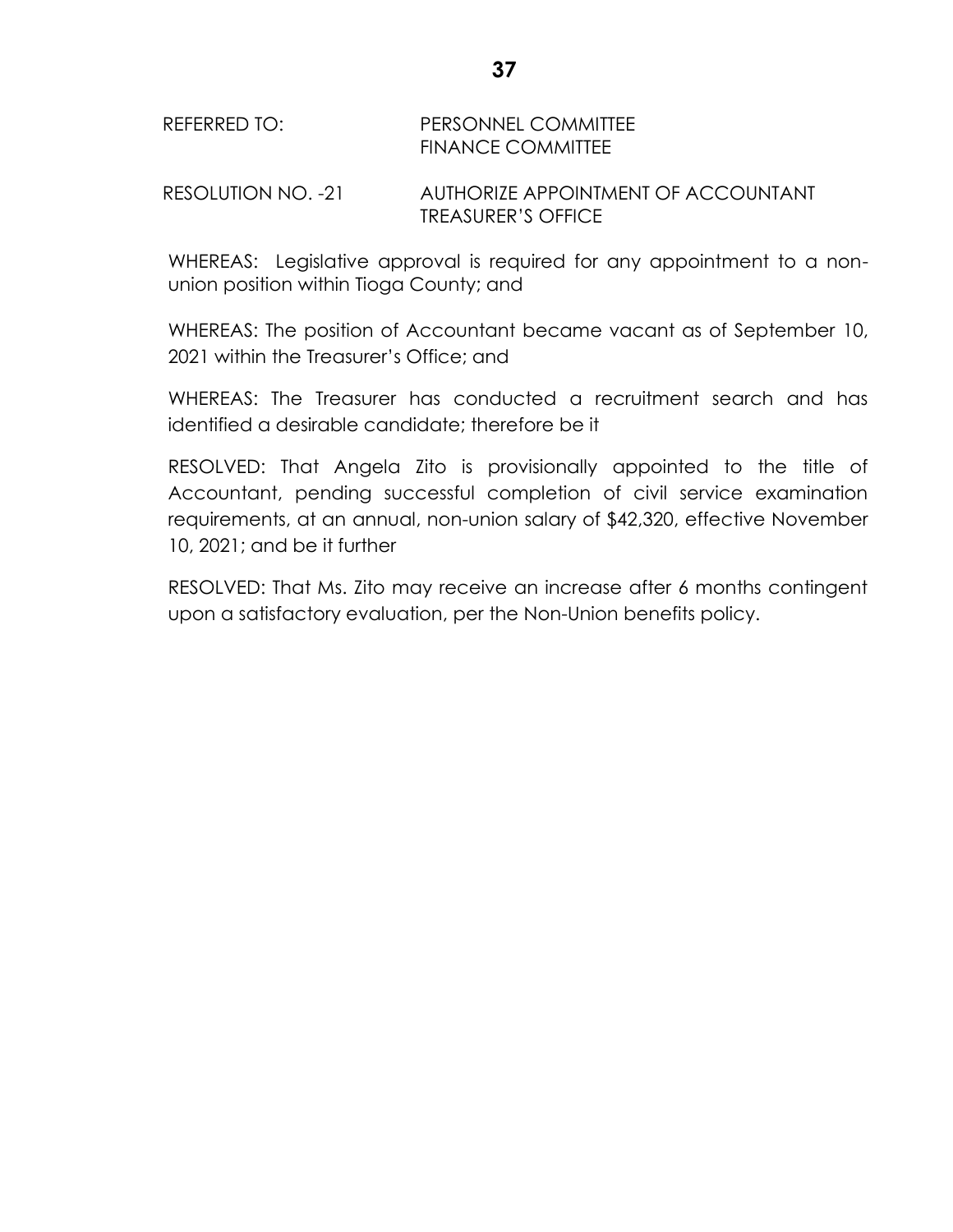| REFERRED TO: | LEGISLATIVE WORKSESSION    |
|--------------|----------------------------|
|              | <b>PERSONNEL COMMITTEE</b> |

RESOLUTION NO. -21 AMEND EMPLOYEE HANDBOOK: ADD NEW POLICY TO SECTION IV. PERSONNEL RULES, SUBSECTION T. ENTITLED TIOGA COUNTY REMOTE WORK POLICY

WHEREAS: The Tioga County Legislature supports the use of remote worksites for a portion of the standard workweek and allows Department Heads to implement Remote Work Arrangements for eligible employees, where appropriate; and

WHEREAS: Tioga County currently does not have a policy established identifying the rules and procedures for the use of remote worksites; and

WHEREAS: A new Tioga County Remote Work Policy has been written and reviewed by the Tioga County Legislature, Department Heads, and Information Security Officer; and

WHEREAS: The Tioga County Legislature has agreed to a pilot program effective January 1, 2022 – December 31, 2023 for eligible Non-Union staff only, as deemed appropriate by their Department Head; and

WHEREAS: This policy will automatically terminate on December 31, 2023 unless otherwise expanded; therefore be it

RESOLVED: That the Employee Handbook is hereby amended to add Tioga County Remote Work Policy to Section IV. Personnel Rules, as Subsection t. entitled Tioga County Remote Work Policy.

## **Tioga County Remote Work Policy**

## **I. PURPOSE**

To establish a policy and procedures to allow, where appropriate, the use of remote worksites in order to attract and retain a diverse and talented work force, and improve productivity among employees. Tioga County supports the use of remote worksites for a portion of the standard workweek and allows Department Heads to implement Remote Work Arrangements where appropriate, for eligible employees.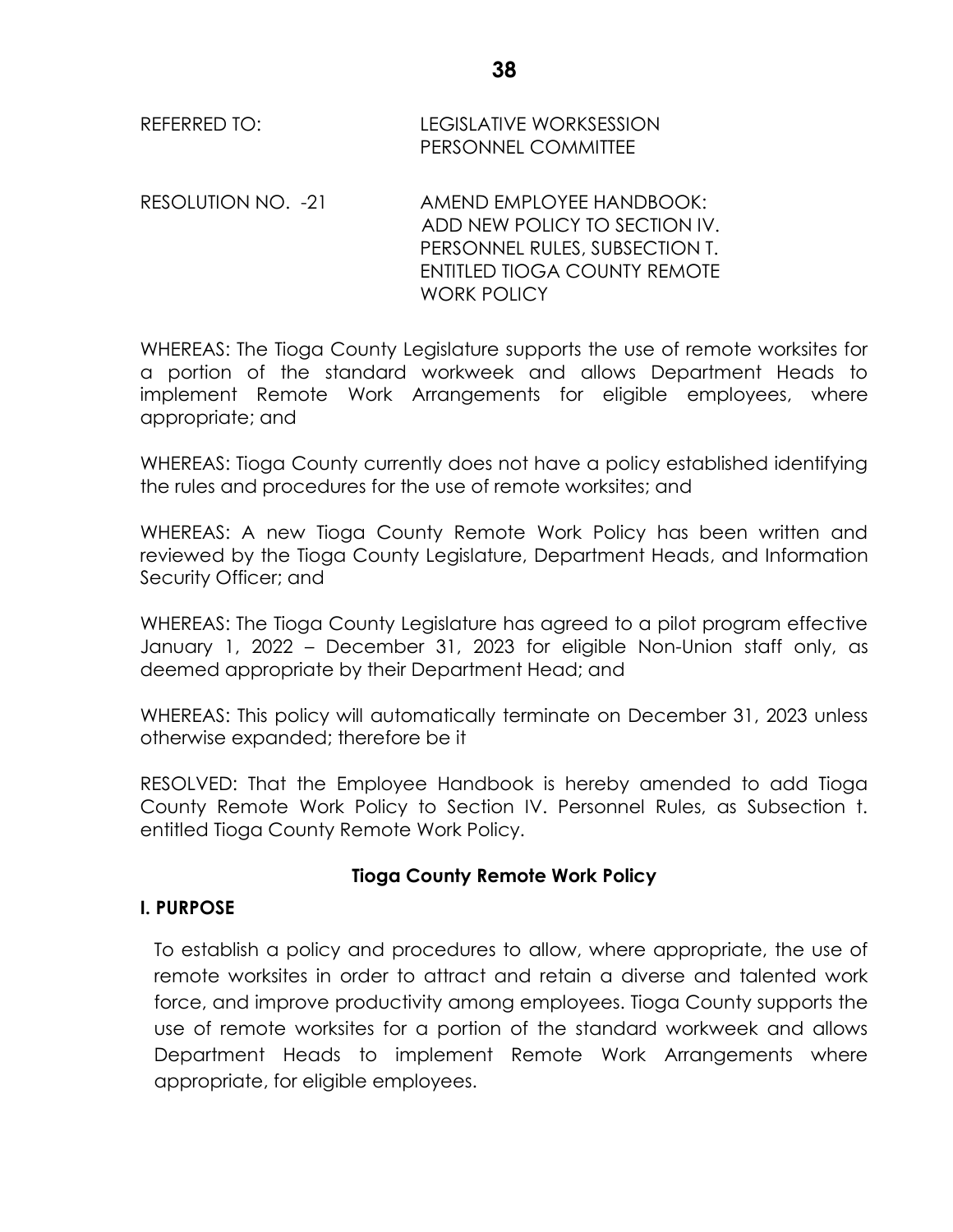#### **II. ORGANIZATIONS AFFECTED**

Applicable to all Tioga County departments where a remote worksite is feasible and appropriate, as determined by the Department Head.

## **III. DEFINITIONS**

- A."Centrally Located Worksite" means the Tioga County worksite where the employee would be required to work if they were not remote working.
- B. "Remote Work Agreement" means a Remote Work Arrangement has been agreed to by the Department Head and employee for the employee to work one or two days each work week from a non-County location instead of commuting to the employee's centrally located worksite. No more than two days per week may be worked from a remote worksite.
- C."Remote Work Location" means the non-County site where the employee intends to perform County work.
- D. "Voluntary" means employees choose an alternative working arrangement.

## **IV. POLICY**

#### A.**General Remote Work Standards and Requirements**

- 1. This Remote Work Policy shall supersede all prior and/or existing Telecommute guidelines.
- 2. Remote Work Arrangements may be implemented where appropriate and approved by the Department Head for eligible employees. Remote Work Arrangements may be made in recognition of the positive personal and organizational impacts of such arrangements, including increased workplace flexibility and increased productivity.
- 3. Remote Work Arrangements are not appropriate for all employees. No employee is entitled to, nor guaranteed the opportunity to have a Remote Work Arrangement. Said schedules are not a universal employee benefit; employees do not have the "right" to Remote Work Arrangements. Offering the opportunity for a Remote Work Arrangement is at the discretion of the employee's Department Head. All Remote Work Arrangements must meet the criteria in this policy and may be terminated by the Department Head. The Department Head shall endeavor to give 10 working days' notice when terminating a Remote Work Arrangement.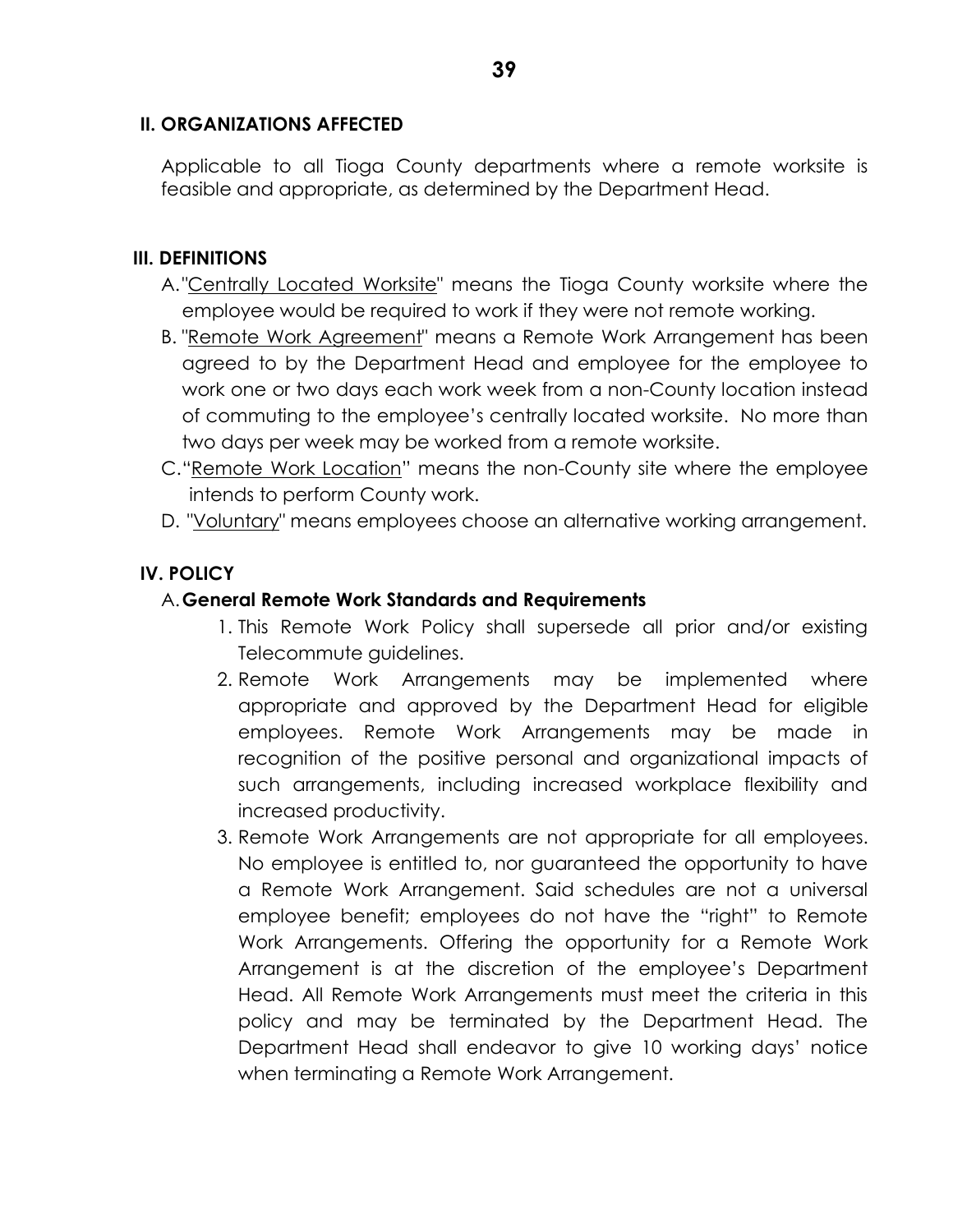- 4. An employee wishing to request a Remote Work Arrangement shall submit a written request to his/her Department Head. A determination on a Remote Work Arrangement must be issued in writing by the Department Head. Any changes, other than termination of the arrangement, to the written arrangement must also be documented in writing and the Department Head's determination issued in writing.
- 5. Department Heads should routinely evaluate the effectiveness of an employee's alternative work agreement, minimally every three months. Remote Work Agreements will be reviewed each December for renewal the following January. At the expiration of a Remote Work Agreement, the employee may request renewal of the arrangement. *The Remote Work Agreement can be found on the County's Intranet under "Employee Handbook – EH Forms".* The request to renew the arrangement must be made in writing.
- 6. The Department Head will evaluate and adjust Remote Work Arrangements as needed to meet the organizational and workload needs. Adjustments may be made at any time during the agreement, with 10 days notice and subject to Department Head approval.
- 7. Should a conflict arise between two or more employees concerning a Remote Work Arrangement, the Department Head shall have final authority to resolve the matter.
- 8. The business of the County will take precedence over remote workdays. Employees may, at the discretion of their immediate supervisor or Department Head, be called to work with 4 hours notice to their centrally located worksite on their remote workday during their regular work hours to meet workload or operational requirements. Employees will be expected to complete their remote work during regular County hours. Any deviation from standard work hours (Monday – Friday, 9am – 5pm) must be approved in advance by the Department Head; deviations are to be kept to a minimum.
- 9. When an employee engaged in a Remote Work Agreement comes into their centrally located worksite, the time traveling from the employee's home to the centrally located worksite will be treated as regular commuting time and the employee's travel time will not be counted as hours worked, nor will the employee's mileage be reimbursed.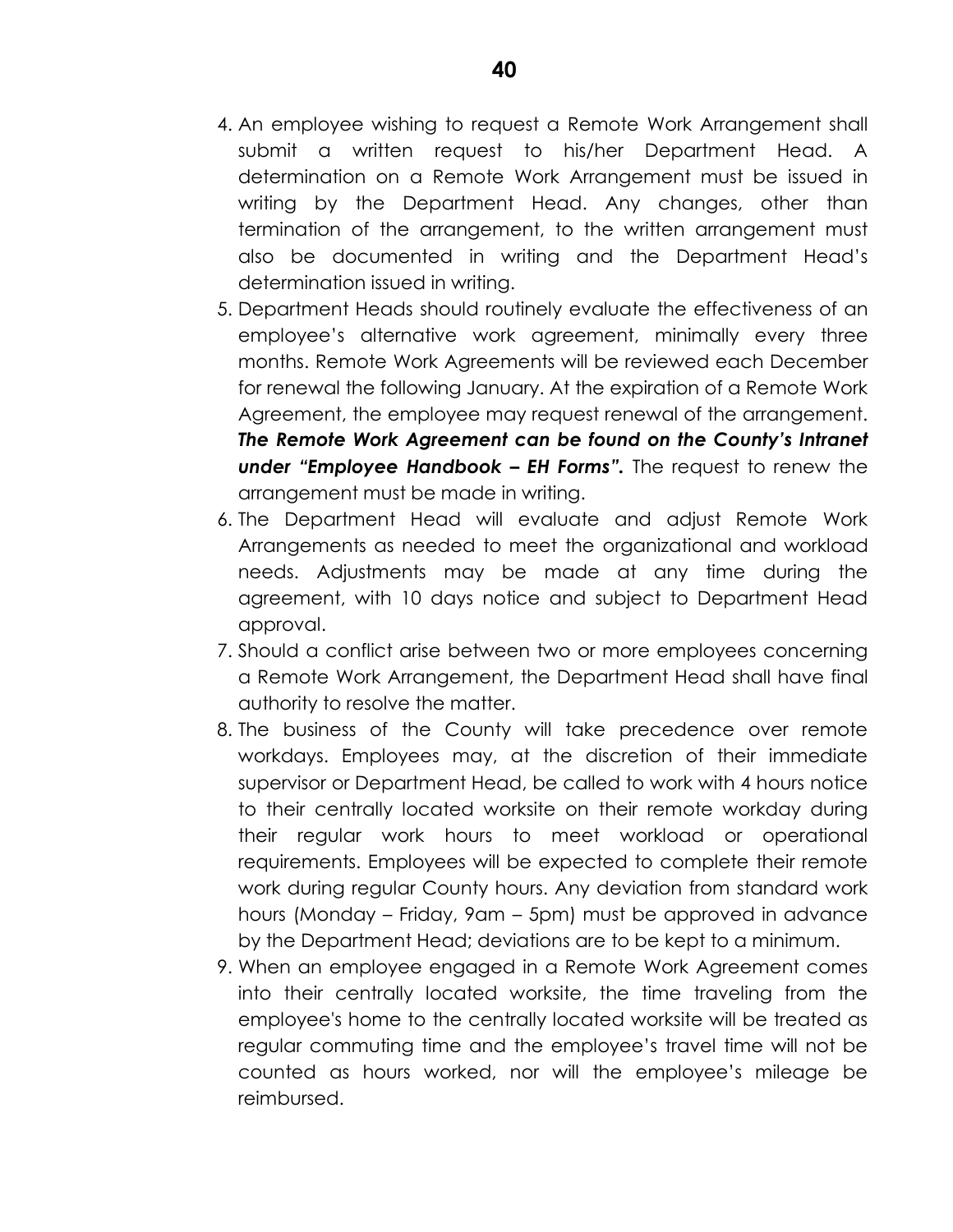- 10. The essential duties, obligations, and responsibilities of an employee who remote works are the same as employees at the centrally located worksite. Employees must be available to communicate with those whom he/she normally conducts business (e.g. supervisor, clients/the public, co-workers, etc.) by phone and email while remote working. Employees must respond to inquiries in the same fashion and within the same timeframes, as if she/he were in the office. In-person meetings must not be delayed because of remote work scheduling.
- 11. A set procedure and schedule for regular communication between a remote working employee, staff, and clients must be identified in the Remote Work Agreement. For all employees, the Remote Work Agreement must indicate the hours that the remote working employee will be available to be reached by staff and clients. The Department Head may also outline specific job assignments and expectations of the remote working employee. Work schedules and variations are subject to Department Head approval.
- 12. Work hours, overtime compensation, and annual leave schedule must conform to state and federal law and the County policies. Requests to work overtime or use leave time must first be approved by the Department Head/Supervisor in the same manner as when working in the office. If the employee is sick and unable to work, he/she must follow the same policy/procedure as employees at the centrally located worksite and notify his/her supervisor in accordance with county policy/collective bargaining agreement. Employees are to adhere to the lunch break language found in their collective bargaining agreement.
- 13. Employees must record and report all their time accurately. For Departments that do not have a mechanism for accountability of remote work, the employee will complete the County's *Tele-work Weekly Log. This form can be located on the County's Intranet under "Employee Handbook – EH Forms".*
- 14. Employees who remote work are expected to be working during their Remote Work schedule, without the availability of a direct supervisor during non-standard hours of operation. Personal, vacation, and any other leave time scheduled during a Remote Work employee's scheduled workday must be arranged in the same manner as employees at the centrally located worksite.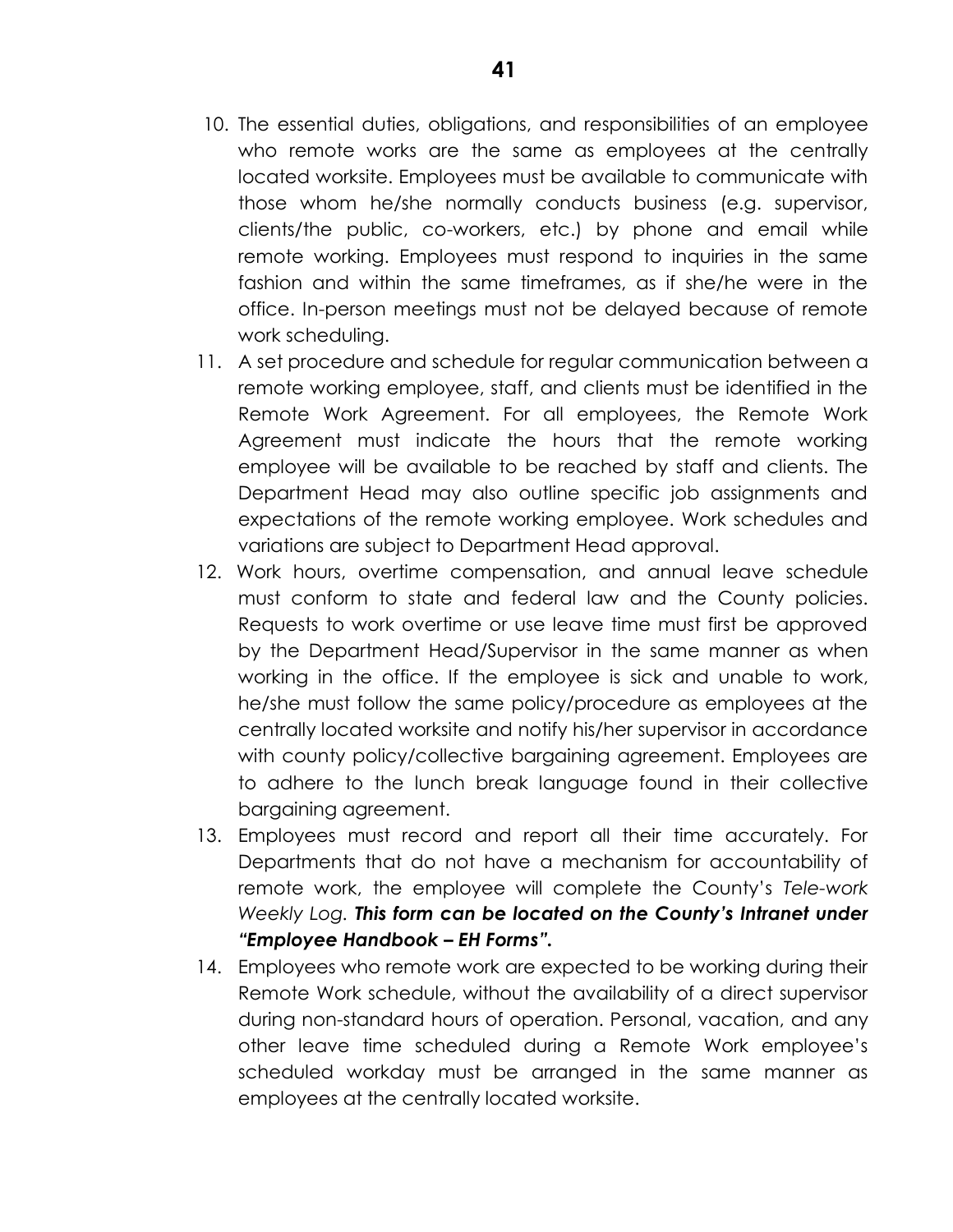- 15. The Remote Work employee's salary, retirement, and benefits are the same as if the employee were working at the centrally located worksite.
- 16. While working remotely, responsibilities and tasks need to be completed with the same importance and attention as they would if they were tended to in the centrally located worksite. Non-workrelated interruptions must be kept to a minimum. Remote working shall not be used as a substitute for dependent child or elder care. Employees who remote work are expected to make dependent or childcare arrangements during the period they will be working. Remote working is not intended to enable employees to conduct personal or non-County business while on County time.
- 17. Employees who remote work may be covered by workers' compensation for job-related injuries occurring during their defined work period. Any claim received will be reviewed on its merit and in accordance with the Workers' Compensation Law. The employee is responsible for maintaining a safe and ergonomic remote working environment, including the work area, bathroom, and other areas that may be necessary for use during the Remote Work Arrangement. Workers' compensation will not apply to non-job-related injuries that occur at the remote work site. The employee remains responsible for injuries to third parties and/or members of the employee's family on the employee's premises. Tioga County will not be responsible for injuries to third parties or members of the employee's family that occur on the employee's premises and employee will hold the County harmless for injury to others at the remote worksite.
- 18. In the event of a job-related incident, accident or injury during remote working hours, the employee shall report the incident to their supervisor as soon as possible but no longer than 24 hours after and follow established procedures to report and investigate workplace incidents, accidents, or injuries.
- 19. The employee must allow inspections of the employee's work area(s), home office, or other relevant location to be conducted by the County or its agent if a job-related incident, accident, or injury has occurred.
- 20. Remote working employees shall not hold in-person business meetings with internal or external clients, customers, or colleagues at their remote worksite.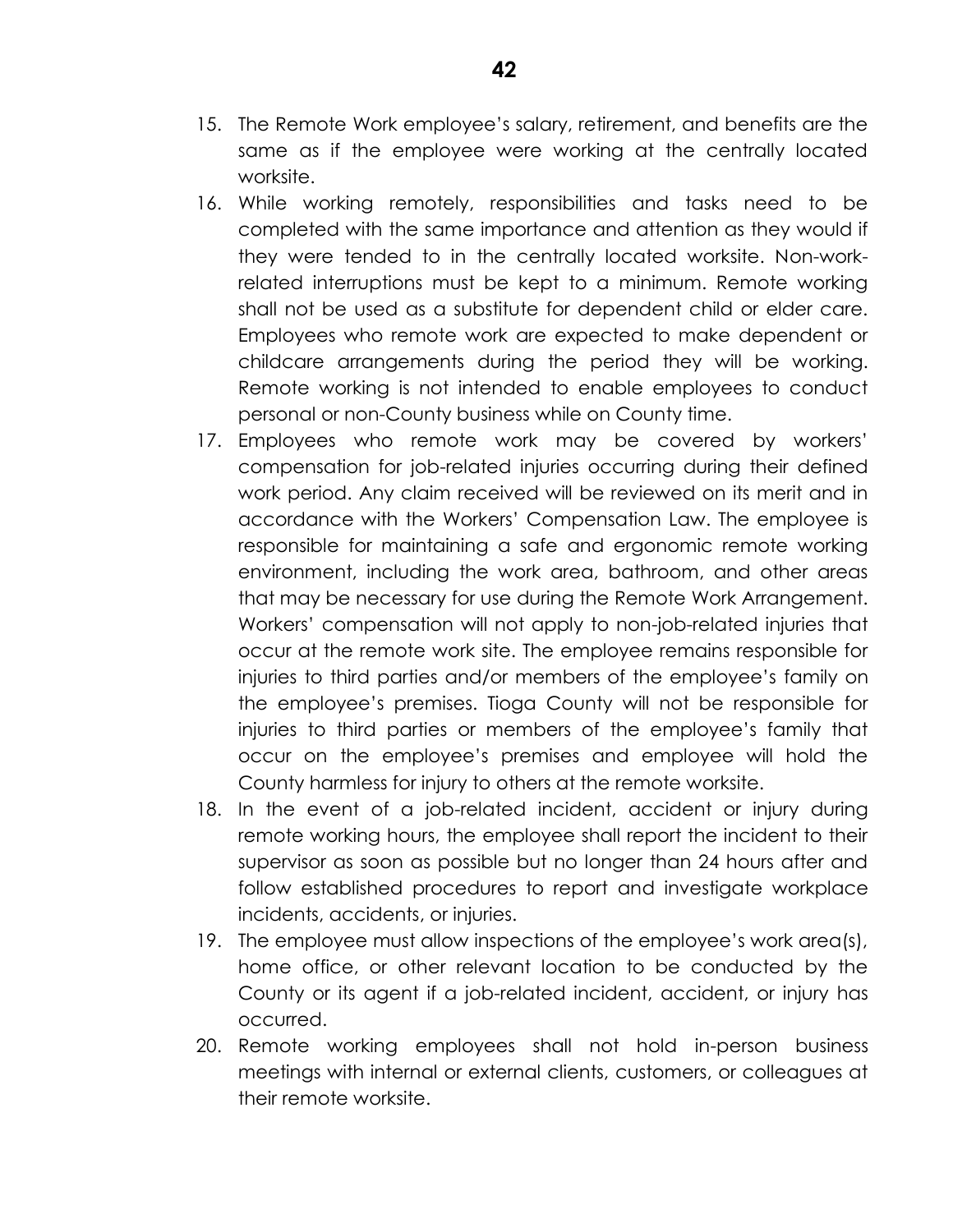- 21. Employees shall not conduct any unauthorized external (non-County) work during their remote work schedule.
- 22. The employee shall participate in any County-sponsored remote working and/or technology training as requested by the employee's supervisor or Department Head.
- 23. The employee shall participate as requested in any County evaluation of the remote working arrangement.

## B. **Remote Work Arrangement Eligibility:**

- 1. Characteristics of the employee will include a demonstrated conscientiousness about work time and productivity, self-motivation and ability to work well alone. The employee communicates effectively with supervisors, co-workers, support staff and clients. The employee operates computer or other equipment independently, to the degree that will be required to work from their home or during non-supervised periods. The employee must be performing currently at an overall satisfactory level or above in their position.
- 2. An employee's work must be of a nature that face-to-face interaction with internal or external customers or project workgroups is minimal and/or the employee's tasks can be performed successfully away from the centrally located worksite.
- 3. The need for specialized material or equipment in order to remote work should be minimal. Employees interested in Remote Work must already have a safe and ergonomic home office environment or work area and the primary materials and equipment needed at their home in order to remote work.
- 4. Employees must have completed at least two years of continuous fulltime onsite employment with the County.
- 5. Employee must have appropriate dependent care arrangements that allow the employee to work without distraction and mitigate undue interruption which could impact productivity.
- 6. Employees in a training capacity or providing hands-on service will not normally be eligible to participate in a Remote Work Arrangement program.
- 7. Employees with attendance or tardiness issues will not be eligible.
- 8. Employees who have been counseled or disciplined within the two years immediately preceding the request for Remote Work Arrangement will not be eligible.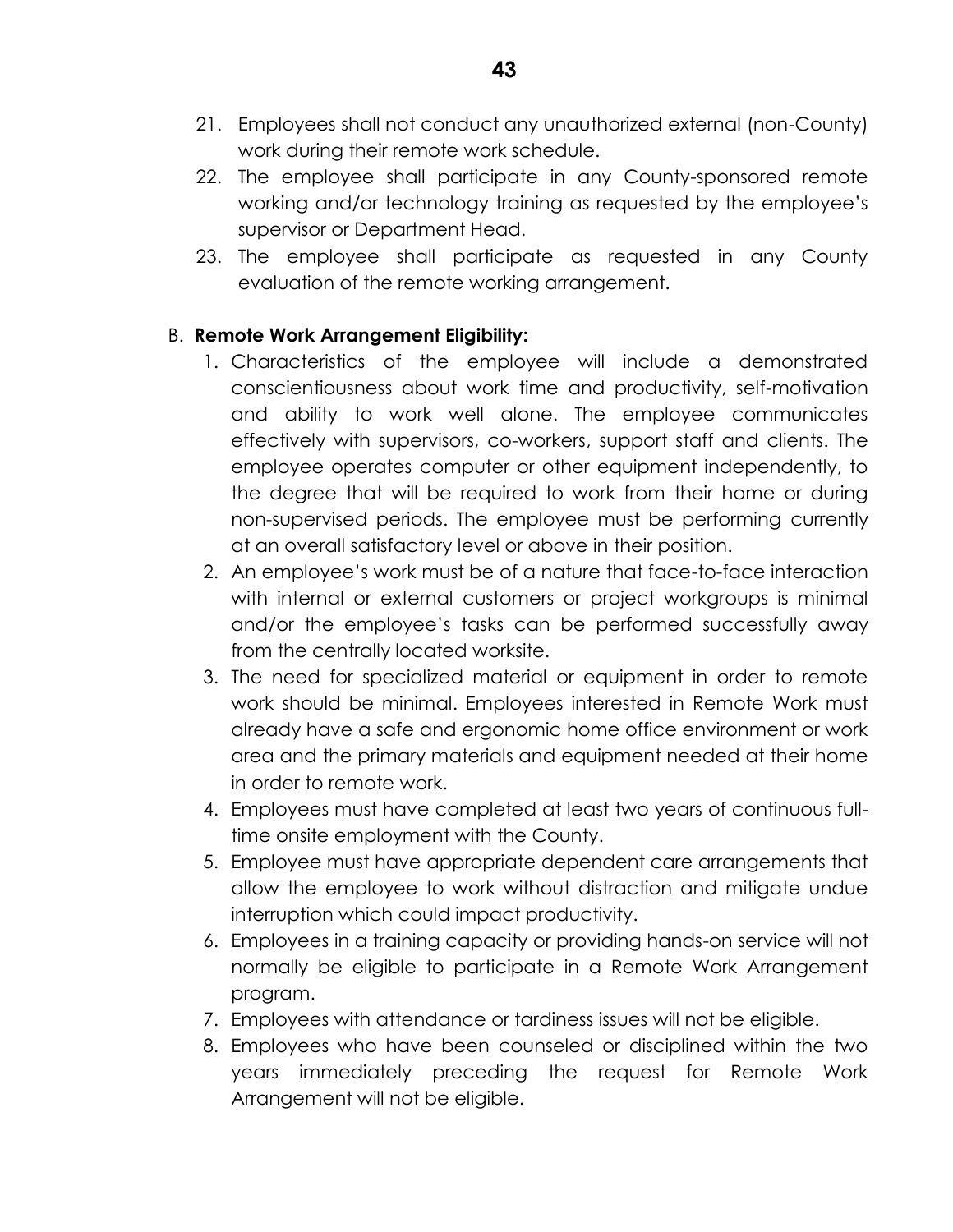9. Meeting the above eligibility criteria does not guarantee that an employee will be approved for a Remote Work Arrangement. Operational and organizational needs may preclude an employee's Request from being approved.

## C. **Hardware, Software and Supplies:**

- 1. Employee is responsible for providing computer, laptop or tablet approved by Information Technology as well as workspace, phone, networking and/or internet capabilities at the remote work location and shall not be reimbursed by the County for these or related expenses. Special circumstances may arise and will be reviewed by the Department Head. (\*Arrangements made prior to effective date of this policy may remain in effect with approval from Department Head). Internet access is expected to be reliable and secure, and meet the bandwidth needed for the job.
- 2. The need for specialized material or equipment in order to remote work should be minimal. The County may provide equipment (hardware and/or software) and services (such as technical support) if it is approved in advance by the employee's Department Head and the Chief Information Officer.
- 3. Department expenses incurred in the implementation and execution of remote work arrangements require the approval of the Department Head. If County equipment is provided to the employee, the employee is responsible for seeing that the equipment is properly used in compliance with County IT policy and returned in working order to the County upon conclusion of the Remote Work Arrangement.
- 4. Standard office supplies (such as paper and pens) will be provided by the County and should be obtained by the employee at the centrally located worksite. Out-of-pocket expenses for supplies normally available at the centrally located worksite will not be reimbursed. Office furniture will not be provided to employees who remote work.
- 5. Employees who remote work are subject to the same internal County policies regarding the use of County-provided equipment (hardware and/or software) and services as that of employees at the centrally located worksite.
- 6. Employees who remote work shall not allow anyone, except County employees, to use or access County-provided equipment (including hardware, software, and storage devices) and services.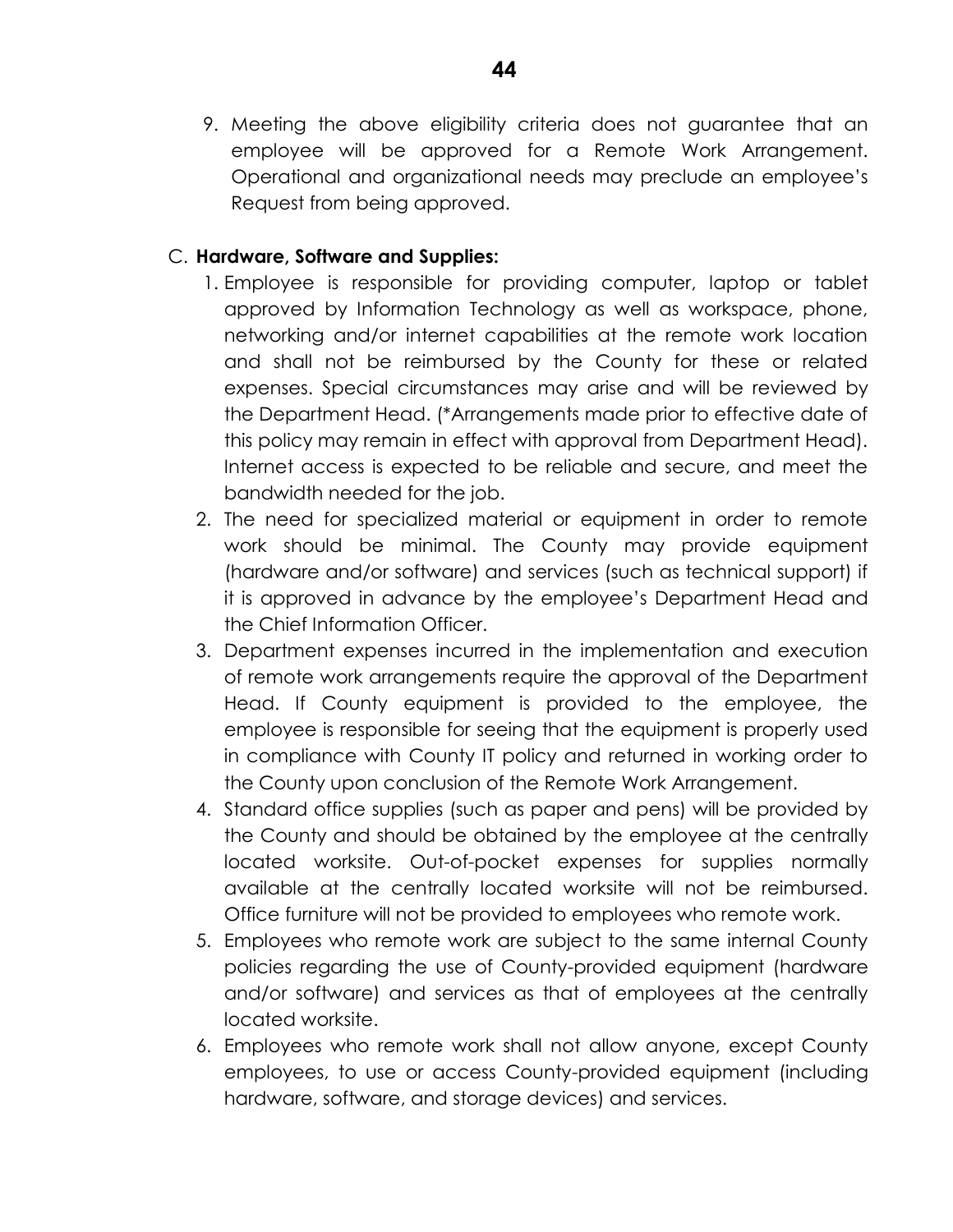- 7. Employees are prohibited from accessing the County network using a public access computer.
- 8. *HARDWARE:* New or existing computer equipment may be provided on an as-needed basis to staff by the County if approved in advance by the employee's Department Head and the Chief Information Officer. Staff working remotely will be permitted to use personal computer equipment to access the County data or network. All County owned hardware equipment and devices must be returned to the County as soon as the remote working agreement has ended, or when the equipment is no longer needed to perform related work activities.
- 9. The County will provide routine maintenance and repairs for County owned computers and equipment. The County will try and perform maintenance remotely, however, to complete necessary maintenance it may be required that the staff member bring their device back to the worksite or internal network. Staff can request technical support for County computer devices by sending an email to the Tioga County Helpdesk. County IT staff will not visit the employee's remote work location to provide service onsite.
- 10.*SOFTWARE:* Employees must conform to the County's software standards. Department Heads will consult with Information Technology staff to ensure that the software needed conforms to the County's software policies.
- 11.Remote access to the County's network may be provided to the employee at the discretion of the employee's Department Head and with the approval of the Chief Information Officer or designee. If the County's remote access system includes internet access or other dial-in services, the employee may only use the County provided internet access or other dial-in services in a manner consistent with that of employees at the centrally located worksite. Employees who remote work are subject to the same internal County policies regarding the use of County provided equipment, software and services as that of employees at the centrally located worksite.
- 12. The County may purchase software for installation on County-provided equipment if approved in advance by the employee's Department Head and the Chief Information Officer or designee.
- 13.Employees shall forward their County phone extension to their remote work site during Remote Work hours.